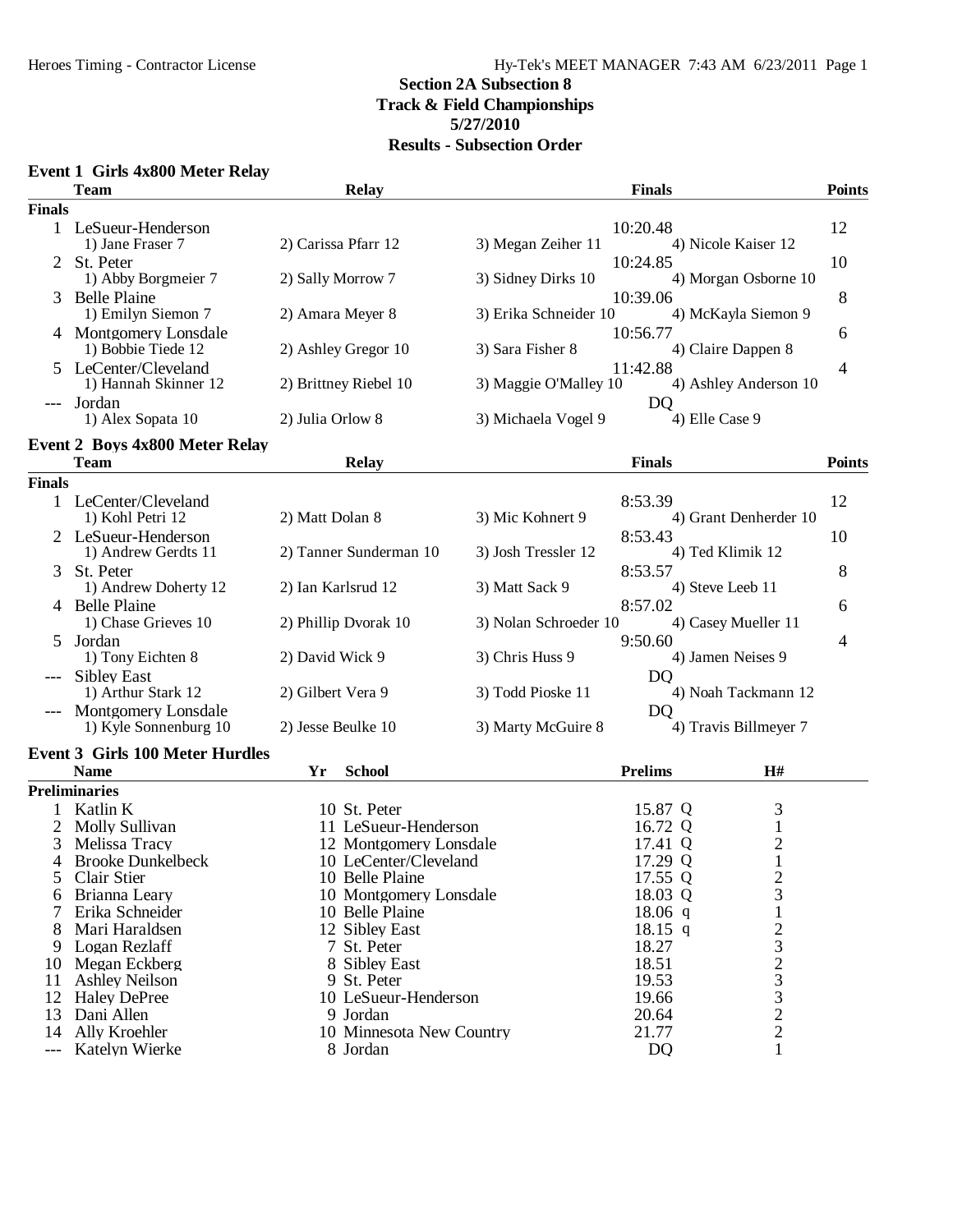## **Section 2A Subsection 8 Track & Field Championships 5/27/2010**

|               | <b>Event 3 Girls 100 Meter Hurdles</b> |    |                          |                |                         |                |
|---------------|----------------------------------------|----|--------------------------|----------------|-------------------------|----------------|
|               | <b>Name</b>                            | Yr | <b>School</b>            | <b>Finals</b>  |                         | <b>Points</b>  |
| <b>Finals</b> |                                        |    |                          |                |                         |                |
| 1             | Molly Sullivan                         |    | 11 LeSueur-Henderson     | 16.16          |                         | 12             |
| 2             | Katlin K                               |    | 10 St. Peter             | 16.21          |                         | 10             |
| 3             | <b>Brooke Dunkelbeck</b>               |    | 10 LeCenter/Cleveland    | 17.02          |                         | 8              |
| 4             | Melissa Tracy                          |    | 12 Montgomery Lonsdale   | 17.31          |                         | 6              |
| 5             | <b>Clair Stier</b>                     |    | 10 Belle Plaine          | 17.32          |                         |                |
| 6             | Brianna Leary                          |    | 10 Montgomery Lonsdale   | 17.52          |                         | $\frac{4}{3}$  |
| 7             | Mari Haraldsen                         |    | 12 Sibley East           | 17.89          |                         |                |
| 8             | Erika Schneider                        |    | 10 Belle Plaine          | 18.39          |                         |                |
|               | <b>Event 4 Boys 110 Meter Hurdles</b>  |    |                          |                |                         |                |
|               | <b>Name</b>                            | Yr | <b>School</b>            | <b>Prelims</b> | H#                      |                |
|               | <b>Preliminaries</b>                   |    |                          |                |                         |                |
| 1             | <b>Nick Thies</b>                      |    | 11 Sibley East           | 16.29 Q        | 1                       |                |
| 2             | Juan Garcia                            |    | 12 Sibley East           | 16.31 Q        | $\overline{\mathbf{c}}$ |                |
| 3             | Josh Klaseus                           |    | 12 LeCenter/Cleveland    | 16.45 Q        | $\mathbf{1}$            |                |
| 4             | Chris Bach                             |    | 12 LeSueur-Henderson     | 16.69 Q        |                         |                |
| 5             | William Lajeunesse                     |    | 11 Belle Plaine          | $16.74$ q      | $\frac{2}{2}$           |                |
| 6             | Josh Leonard                           |    | 10 St. Peter             | 17.08 $q$      | $\mathbf{1}$            |                |
| 7             | Kirk Amundson                          |    | 12 LeSueur-Henderson     | $17.36$ q      | $\overline{c}$          |                |
| 8             | Keegan McCabe                          |    | 8 St. Peter              | $17.78$ q      | $\mathbf{1}$            |                |
| 9             | Chris Watts                            |    | 11 Belle Plaine          | 18.15          | 1                       |                |
| 10            | Colin Barnett                          |    | 12 Montgomery Lonsdale   | 18.16          | $\overline{c}$          |                |
| 11            | Mike Edblom                            |    | 11 Belle Plaine          | 19.27          | $\overline{c}$          |                |
| 12            | John Heigel                            |    | 9 Jordan                 | 19.58          | $\mathbf{1}$            |                |
|               | Sean Thomez                            |    | 8 LeCenter/Cleveland     | 19.62          |                         |                |
| 13            |                                        |    |                          |                | $\overline{c}$          |                |
| 14            | <b>Zachary Kroehler</b>                |    | 11 Minnesota New Country | 20.50          | $\mathbf{1}$            |                |
|               | 15 Tony Plamann                        |    | 9 St. Peter              | 22.16          | 1                       |                |
|               | <b>Event 4 Boys 110 Meter Hurdles</b>  |    |                          |                |                         |                |
|               | <b>Name</b>                            | Yr | <b>School</b>            | <b>Finals</b>  |                         | <b>Points</b>  |
| <b>Finals</b> |                                        |    |                          |                |                         |                |
|               | <b>Nick Thies</b>                      |    | 11 Sibley East           | 16.02          |                         | 12             |
| 2             | Juan Garcia                            |    | 12 Sibley East           | 16.42          |                         | 10             |
| 3             | Josh Klaseus                           |    | 12 LeCenter/Cleveland    | 16.43          |                         | 8              |
| 4             | Chris Bach                             |    | 12 LeSueur-Henderson     | 16.47          |                         | 6              |
| 5             | William Lajeunesse                     |    | 11 Belle Plaine          | 16.67          |                         | $rac{4}{3}$    |
| 6             | Josh Leonard                           |    | 10 St. Peter             | 17.14          |                         |                |
| 7             | Keegan McCabe                          |    | 8 St. Peter              | 17.50          |                         | $\overline{2}$ |
|               | --- Kirk Amundson                      |    | 12 LeSueur-Henderson     | DQ             |                         |                |
|               | <b>Event 5 Girls 100 Meter Dash</b>    |    |                          |                |                         |                |
|               | <b>Name</b>                            | Yr | <b>School</b>            | <b>Prelims</b> | H#                      |                |
|               | <b>Preliminaries</b>                   |    |                          |                |                         |                |
|               | 1 Chloe Bachman                        |    | 8 St. Peter              | 13.66 Q        | 1                       |                |
| 2             | Mckayla Stowell                        |    | 7 LeSueur-Henderson      | 13.67 Q        | $\overline{\mathbf{c}}$ |                |
| 3             | <b>Audrey Fricke</b>                   |    | 11 Jordan                | 13.73 Q        | 3                       |                |
| 4             | Shannon Egan                           |    | 7 Belle Plaine           | 13.83 Q        | $\mathbf{1}$            |                |
| 5             | Vanessa McCabe                         |    | 11 LeCenter/Cleveland    | 13.93 Q        | 3                       |                |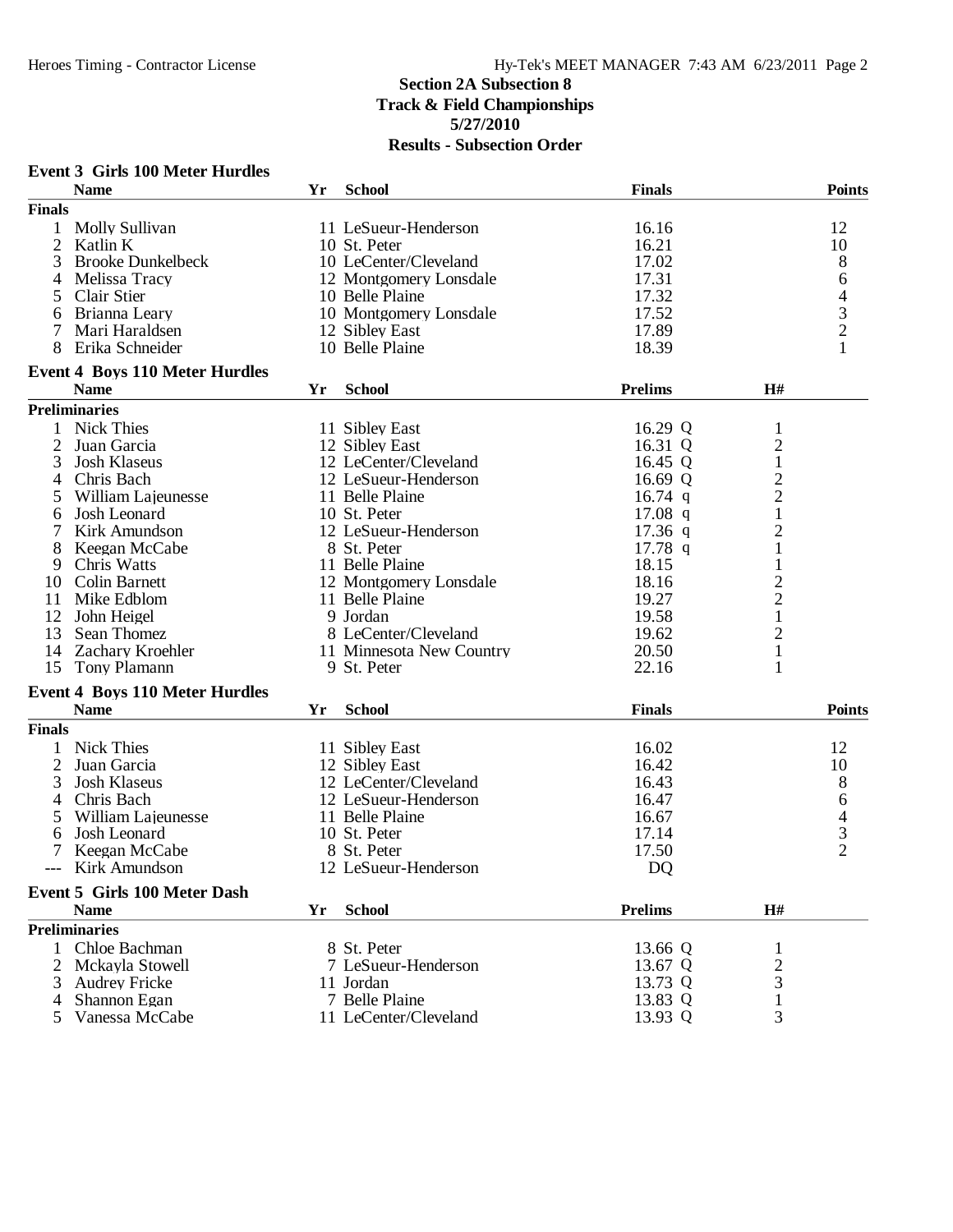### **Section 2A Subsection 8**

**Track & Field Championships**

**5/27/2010**

|               | Preliminaries  (Event 5 Girls 100 Meter Dash) |    |                        |                |                                |                                            |
|---------------|-----------------------------------------------|----|------------------------|----------------|--------------------------------|--------------------------------------------|
|               | <b>Name</b>                                   | Yr | <b>School</b>          | <b>Prelims</b> | H#                             |                                            |
|               | 6 Lindsay Watts                               |    | 10 Belle Plaine        | 14.10 Q        | $\overline{c}$                 |                                            |
| 7             | <b>Emily Lind</b>                             |    | 7 St. Peter            | 14.09 q        | 3                              |                                            |
| 8             | Annie McCrady                                 |    | 8 Montgomery Lonsdale  | 14.10 $q$      | 1                              |                                            |
| 9             | Cassie Caola                                  |    | 9 Belle Plaine         | 14.13          | $\mathbf{1}$                   |                                            |
| 10            | Kathy Brinkman                                |    | 9 St. Peter            | 14.15          |                                |                                            |
| 11            | <b>Allistair McCrady</b>                      |    | 11 Montgomery Lonsdale | 14.31          |                                |                                            |
|               | 12 Megan Eckberg                              |    | 8 Sibley East          | 14.70          | $2233$<br>$313$<br>$33$        |                                            |
| 13            | Elena Almici                                  |    | 12 Sibley East         | 14.92          |                                |                                            |
|               | 14 Erica Stever                               |    | 9 Jordan               | 15.21          |                                |                                            |
| 15            | Alyssa Miller                                 |    | 11 LeSueur-Henderson   | 15.66          |                                |                                            |
| 16            | Amanda Peterson                               |    | 11 Sibley East         | 15.96          |                                |                                            |
| 17            | Callie Netzke                                 |    | 9 LeSueur-Henderson    | 16.13          | $\overline{2}$                 |                                            |
|               | <b>Event 5 Girls 100 Meter Dash</b>           |    |                        |                |                                |                                            |
|               | <b>Name</b>                                   | Yr | <b>School</b>          | <b>Finals</b>  |                                | <b>Points</b>                              |
|               |                                               |    |                        |                |                                |                                            |
| <b>Finals</b> |                                               |    |                        |                |                                |                                            |
|               | 1 Mckayla Stowell                             |    | 7 LeSueur-Henderson    | 13.43          |                                | 12                                         |
| 2             | <b>Audrey Fricke</b>                          |    | 11 Jordan              | 13.53          |                                | 10                                         |
| 3             | Vanessa McCabe                                |    | 11 LeCenter/Cleveland  | 13.62          |                                | 8                                          |
|               | 4 Lindsay Watts                               |    | 10 Belle Plaine        | 13.91          |                                | 6                                          |
| 5             | Shannon Egan                                  |    | 7 Belle Plaine         | 13.93          |                                |                                            |
| 6             | Annie McCrady                                 |    | 8 Montgomery Lonsdale  | 14.11          |                                | $\begin{array}{c} 4 \\ 3 \\ 2 \end{array}$ |
| 7             | <b>Emily Lind</b>                             |    | 7 St. Peter            | 14.28          |                                |                                            |
|               | Chloe Bachman                                 |    | 8 St. Peter            | 14.82          |                                | $\mathbf{1}$                               |
|               | <b>Event 6 Boys 100 Meter Dash</b>            |    |                        |                |                                |                                            |
|               | <b>Name</b>                                   | Yr | <b>School</b>          | <b>Prelims</b> | H#                             |                                            |
|               | <b>Preliminaries</b>                          |    |                        |                |                                |                                            |
|               | Luke Simonson                                 |    | 12 Jordan              | 11.83 Q        | $\overline{2}$                 |                                            |
| 2             | Sean O'Connell                                |    | 9 St. Peter            | 12.04 Q        | $\,1$                          |                                            |
| 3             | Kyle Wolke                                    |    | 11 Belle Plaine        | 12.09 Q        | $\mathbf{1}$                   |                                            |
|               | 4 Eric Smith                                  |    | 12 LeSueur-Henderson   | 12.21 Q        |                                |                                            |
| 5             | Eric Sly                                      |    | 12 Belle Plaine        | $12.24$ q      | $\frac{2}{1}$                  |                                            |
| 6             | Ben Hahn                                      |    | 11 LeSueur-Henderson   | $12.52$ q      |                                |                                            |
| 7             | Jake DeWeese                                  |    | 10 Jordan              | 12.63 q        |                                |                                            |
| 8             | Jordan Phillips                               |    | 9 St. Peter            | $12.69$ q      | $\frac{2}{1}$                  |                                            |
|               | <b>Brandon Block</b>                          |    | 8 LeSueur-Henderson    | 12.79          |                                |                                            |
| 9             | Guillermo Ramirez                             |    |                        | 12.90          |                                |                                            |
| 10            |                                               |    | 12 Sibley East         | 13.08          | $\overline{c}$<br>$\mathbf{1}$ |                                            |
| 11            | Mitch Fredrickson                             |    | 11 St. Peter           |                |                                |                                            |
|               | 12 Panikran Sillopachotax                     |    | 10 LeCenter/Cleveland  | 13.37          | $\mathbf{1}$                   |                                            |
| 13            | <b>Brandon Stoeckmann</b>                     |    | 9 Sibley East          | 13.49          | $\overline{c}$                 |                                            |
| 14            | Jake Hooper                                   |    | 9 Jordan               | 14.36          | $\mathbf{1}$                   |                                            |
|               | 15 Joey Franck                                |    | 10 Belle Plaine        | 16.26          | 1                              |                                            |
|               | Event 6 Boys 100 Meter Dash                   |    |                        |                |                                |                                            |
|               | <b>Name</b>                                   | Yr | <b>School</b>          | <b>Finals</b>  |                                | <b>Points</b>                              |
| <b>Finals</b> |                                               |    |                        |                |                                |                                            |
|               | 1 Luke Simonson                               |    | 12 Jordan              | 11.82          |                                | 12                                         |
|               | 2 Kyle Wolke                                  |    | 11 Belle Plaine        | 12.11          |                                | 10                                         |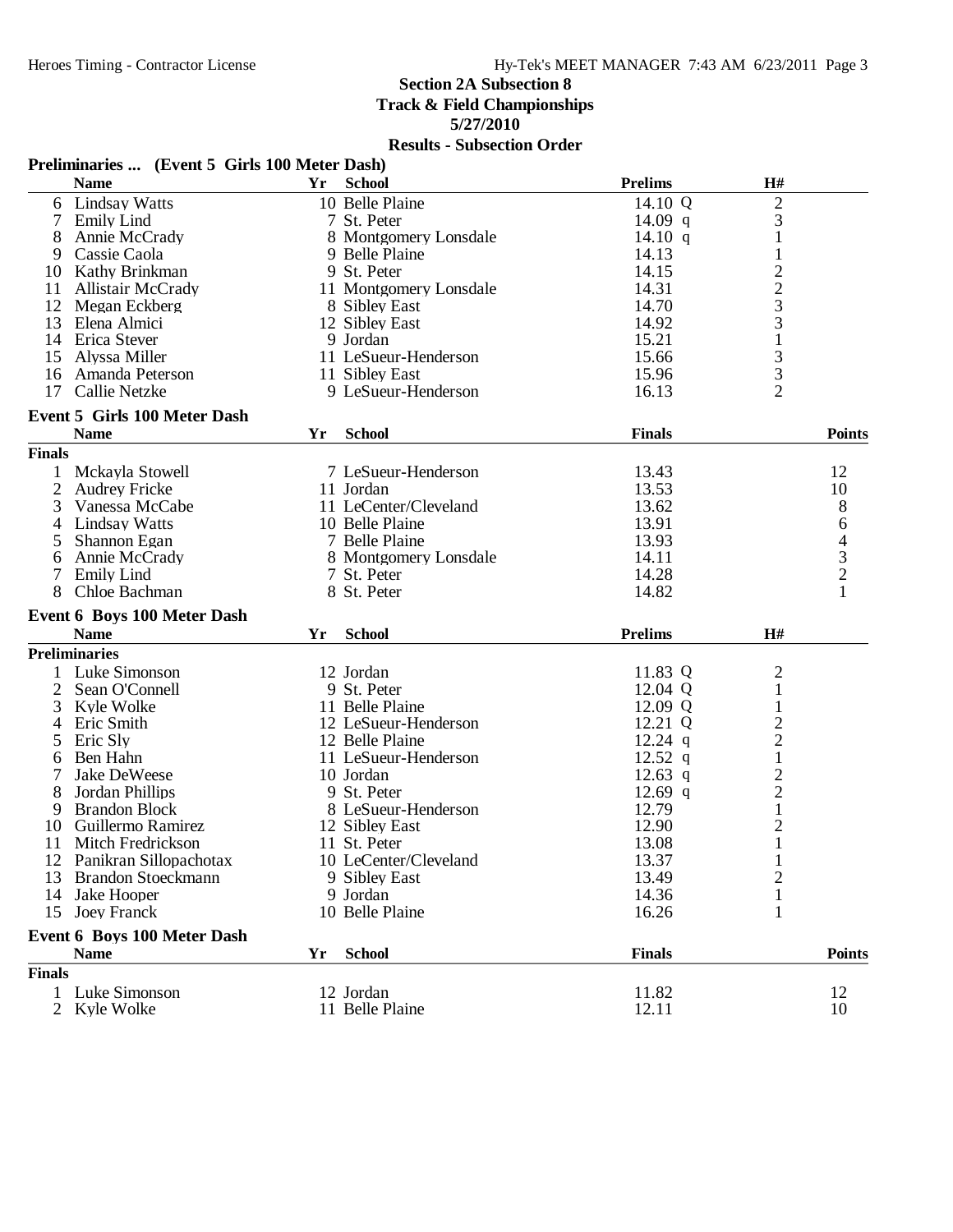## **Section 2A Subsection 8 Track & Field Championships 5/27/2010**

| <b>Name</b><br>Yr<br><b>School</b><br><b>Finals</b><br>Sean O'Connell<br>9 St. Peter<br>12.12<br>$8\,$<br>3<br>12.33<br>Eric Sly<br>12 Belle Plaine<br>6<br>4<br>$\overline{4}$<br>12.40<br>Eric Smith<br>12 LeSueur-Henderson<br>5<br>$\frac{3}{2}$<br>12.66<br>Ben Hahn<br>11 LeSueur-Henderson<br>6<br>Jake DeWeese<br>10 Jordan<br>12.70<br>12.79<br>Jordan Phillips<br>9 St. Peter<br>1<br><b>Event 7 Girls 4x200 Meter Relay</b><br><b>Team</b><br><b>Finals</b><br><b>Points</b><br><b>Relay</b><br><b>Finals</b><br>12<br>1 LeSueur-Henderson<br>1:52.43<br>2) Marissa Stockwell 10<br>4) Gabby Thomas 9<br>1) Megan Zeiher 11<br>3) Carissa Pfarr 12<br>2 Montgomery Lonsdale<br>1:54.10<br>10<br>4) Aimee Fisher 11<br>3) Tessa Grundhoffer 10<br>1) Melissa Tracy 12<br>2) Cassy Kubes 11<br>8<br>3 LeCenter/Cleveland<br>1:56.84<br>3) Brooke Dunkelbeck 10<br>4) Jenny Frederick 11<br>1) Vanessa McCabe 11<br>2) Alli Gray 9<br>1:57.27<br>4 Sibley East<br>6<br>4) Elena Almici 12<br>1) Hannah Ling 12<br>2) Jessica Eibs 10<br>3) Mari Haraldsen 12<br>2:01.31<br>5 Jordan<br>4<br>1) Hannah Klegstad 9<br>2) Katie Hovland 11<br>3) Hannah Hooper<br>4) Hallie Anderson 9<br>3<br>St. Peter<br>2:04.00<br>1) Abby Borgmeier 7<br>4) Morgan Osborne 10<br>2) Sally Morrow 7<br>3) Sidney Dirks 10<br><b>Belle Plaine</b><br>D <sub>O</sub><br>1) Celeste Borchardt 10<br>2) Katie Read 12<br>3) Haley Fogarty 9<br>4) Alex Hartman 11<br><b>Event 8 Boys 4x200 Meter Relay</b><br><b>Team</b><br><b>Points</b><br><b>Relay</b><br><b>Finals</b><br><b>Finals</b><br>1 Belle Plaine<br>1:35.60<br>12<br>1) Julio Reid 11<br>2) Kyle Wolke 11<br>3) Everett Kruschke 10<br>4) Nate Schrot 11<br>1:36.74<br>10<br>2 Sibley East<br>1) Darin Peterson 10<br>2) Tyler Pasvogel 10<br>3) Juan Garcia 12<br>4) Dalton Kuehl 12<br>1:38.90<br>8<br>Jordan<br>3<br>1) Cody Pelowski 10<br>2) Colton Chilson 10<br>3) Dalton Stevens 11<br>4) Scott Dvorak 11<br>1:39.86<br>4 St. Peter<br>6<br>3) Tanner Timmerman 9<br>1) Sean O'Connell 9<br>2) Pedro Sustaita 10<br>4) Andrew Doherty 12<br>5 LeCenter/Cleveland<br>1:42.38<br>4<br>2) Matt Traxler 12<br>4) Kohl Petri 12<br>1) Justin Srnec 12<br>3) Ryan Zimmerman 10<br>1:44.63<br>3<br>6 LeSueur-Henderson<br>2) Seth Hynes-Marquette 10<br>3) Zach Grieves 9<br>4) Brandon Block 8<br>1) Seth Doebbeling 11<br>7 Montgomery Lonsdale<br>2<br>1:46.33<br>3) John Hanek 8<br>4) Tanner Billmeyer 7<br>1) Hunter Hinze 8<br>2) Tad Stasney 9<br><b>Event 9 Girls 1600 Meter Run</b><br><b>Name</b><br><b>School</b><br><b>Finals</b><br>Yr<br><b>Finals</b><br>Sara Osborne<br>8 St. Peter<br>5:45.59<br>12<br>1<br>5:46.94<br>2<br><b>Ashley Gregor</b><br>10 Montgomery Lonsdale<br>10<br>8<br>Janessa Meuleners<br>7 Belle Plaine<br>5:47.73<br>3<br>Megan Kauffman<br>10 St. Peter<br>5:51.62<br>6<br>4<br><b>Brooke Phillips</b><br>10 LeCenter/Cleveland<br>6:03.34<br>4<br>5 | Finals  (Event 6 Boys 100 Meter Dash) |  |               |
|---------------------------------------------------------------------------------------------------------------------------------------------------------------------------------------------------------------------------------------------------------------------------------------------------------------------------------------------------------------------------------------------------------------------------------------------------------------------------------------------------------------------------------------------------------------------------------------------------------------------------------------------------------------------------------------------------------------------------------------------------------------------------------------------------------------------------------------------------------------------------------------------------------------------------------------------------------------------------------------------------------------------------------------------------------------------------------------------------------------------------------------------------------------------------------------------------------------------------------------------------------------------------------------------------------------------------------------------------------------------------------------------------------------------------------------------------------------------------------------------------------------------------------------------------------------------------------------------------------------------------------------------------------------------------------------------------------------------------------------------------------------------------------------------------------------------------------------------------------------------------------------------------------------------------------------------------------------------------------------------------------------------------------------------------------------------------------------------------------------------------------------------------------------------------------------------------------------------------------------------------------------------------------------------------------------------------------------------------------------------------------------------------------------------------------------------------------------------------------------------------------------------------------------------------------------------------------------------------------------------------------------------------------------------------------------------------------------------------------------------------------------------------------------------------------------------------------------------------------------------------------------------------------------------------------------------------|---------------------------------------|--|---------------|
|                                                                                                                                                                                                                                                                                                                                                                                                                                                                                                                                                                                                                                                                                                                                                                                                                                                                                                                                                                                                                                                                                                                                                                                                                                                                                                                                                                                                                                                                                                                                                                                                                                                                                                                                                                                                                                                                                                                                                                                                                                                                                                                                                                                                                                                                                                                                                                                                                                                                                                                                                                                                                                                                                                                                                                                                                                                                                                                                                   |                                       |  | <b>Points</b> |
|                                                                                                                                                                                                                                                                                                                                                                                                                                                                                                                                                                                                                                                                                                                                                                                                                                                                                                                                                                                                                                                                                                                                                                                                                                                                                                                                                                                                                                                                                                                                                                                                                                                                                                                                                                                                                                                                                                                                                                                                                                                                                                                                                                                                                                                                                                                                                                                                                                                                                                                                                                                                                                                                                                                                                                                                                                                                                                                                                   |                                       |  |               |
|                                                                                                                                                                                                                                                                                                                                                                                                                                                                                                                                                                                                                                                                                                                                                                                                                                                                                                                                                                                                                                                                                                                                                                                                                                                                                                                                                                                                                                                                                                                                                                                                                                                                                                                                                                                                                                                                                                                                                                                                                                                                                                                                                                                                                                                                                                                                                                                                                                                                                                                                                                                                                                                                                                                                                                                                                                                                                                                                                   |                                       |  |               |
|                                                                                                                                                                                                                                                                                                                                                                                                                                                                                                                                                                                                                                                                                                                                                                                                                                                                                                                                                                                                                                                                                                                                                                                                                                                                                                                                                                                                                                                                                                                                                                                                                                                                                                                                                                                                                                                                                                                                                                                                                                                                                                                                                                                                                                                                                                                                                                                                                                                                                                                                                                                                                                                                                                                                                                                                                                                                                                                                                   |                                       |  |               |
|                                                                                                                                                                                                                                                                                                                                                                                                                                                                                                                                                                                                                                                                                                                                                                                                                                                                                                                                                                                                                                                                                                                                                                                                                                                                                                                                                                                                                                                                                                                                                                                                                                                                                                                                                                                                                                                                                                                                                                                                                                                                                                                                                                                                                                                                                                                                                                                                                                                                                                                                                                                                                                                                                                                                                                                                                                                                                                                                                   |                                       |  |               |
|                                                                                                                                                                                                                                                                                                                                                                                                                                                                                                                                                                                                                                                                                                                                                                                                                                                                                                                                                                                                                                                                                                                                                                                                                                                                                                                                                                                                                                                                                                                                                                                                                                                                                                                                                                                                                                                                                                                                                                                                                                                                                                                                                                                                                                                                                                                                                                                                                                                                                                                                                                                                                                                                                                                                                                                                                                                                                                                                                   |                                       |  |               |
|                                                                                                                                                                                                                                                                                                                                                                                                                                                                                                                                                                                                                                                                                                                                                                                                                                                                                                                                                                                                                                                                                                                                                                                                                                                                                                                                                                                                                                                                                                                                                                                                                                                                                                                                                                                                                                                                                                                                                                                                                                                                                                                                                                                                                                                                                                                                                                                                                                                                                                                                                                                                                                                                                                                                                                                                                                                                                                                                                   |                                       |  |               |
|                                                                                                                                                                                                                                                                                                                                                                                                                                                                                                                                                                                                                                                                                                                                                                                                                                                                                                                                                                                                                                                                                                                                                                                                                                                                                                                                                                                                                                                                                                                                                                                                                                                                                                                                                                                                                                                                                                                                                                                                                                                                                                                                                                                                                                                                                                                                                                                                                                                                                                                                                                                                                                                                                                                                                                                                                                                                                                                                                   |                                       |  |               |
|                                                                                                                                                                                                                                                                                                                                                                                                                                                                                                                                                                                                                                                                                                                                                                                                                                                                                                                                                                                                                                                                                                                                                                                                                                                                                                                                                                                                                                                                                                                                                                                                                                                                                                                                                                                                                                                                                                                                                                                                                                                                                                                                                                                                                                                                                                                                                                                                                                                                                                                                                                                                                                                                                                                                                                                                                                                                                                                                                   |                                       |  |               |
|                                                                                                                                                                                                                                                                                                                                                                                                                                                                                                                                                                                                                                                                                                                                                                                                                                                                                                                                                                                                                                                                                                                                                                                                                                                                                                                                                                                                                                                                                                                                                                                                                                                                                                                                                                                                                                                                                                                                                                                                                                                                                                                                                                                                                                                                                                                                                                                                                                                                                                                                                                                                                                                                                                                                                                                                                                                                                                                                                   |                                       |  |               |
|                                                                                                                                                                                                                                                                                                                                                                                                                                                                                                                                                                                                                                                                                                                                                                                                                                                                                                                                                                                                                                                                                                                                                                                                                                                                                                                                                                                                                                                                                                                                                                                                                                                                                                                                                                                                                                                                                                                                                                                                                                                                                                                                                                                                                                                                                                                                                                                                                                                                                                                                                                                                                                                                                                                                                                                                                                                                                                                                                   |                                       |  |               |
|                                                                                                                                                                                                                                                                                                                                                                                                                                                                                                                                                                                                                                                                                                                                                                                                                                                                                                                                                                                                                                                                                                                                                                                                                                                                                                                                                                                                                                                                                                                                                                                                                                                                                                                                                                                                                                                                                                                                                                                                                                                                                                                                                                                                                                                                                                                                                                                                                                                                                                                                                                                                                                                                                                                                                                                                                                                                                                                                                   |                                       |  |               |
|                                                                                                                                                                                                                                                                                                                                                                                                                                                                                                                                                                                                                                                                                                                                                                                                                                                                                                                                                                                                                                                                                                                                                                                                                                                                                                                                                                                                                                                                                                                                                                                                                                                                                                                                                                                                                                                                                                                                                                                                                                                                                                                                                                                                                                                                                                                                                                                                                                                                                                                                                                                                                                                                                                                                                                                                                                                                                                                                                   |                                       |  |               |
|                                                                                                                                                                                                                                                                                                                                                                                                                                                                                                                                                                                                                                                                                                                                                                                                                                                                                                                                                                                                                                                                                                                                                                                                                                                                                                                                                                                                                                                                                                                                                                                                                                                                                                                                                                                                                                                                                                                                                                                                                                                                                                                                                                                                                                                                                                                                                                                                                                                                                                                                                                                                                                                                                                                                                                                                                                                                                                                                                   |                                       |  |               |
|                                                                                                                                                                                                                                                                                                                                                                                                                                                                                                                                                                                                                                                                                                                                                                                                                                                                                                                                                                                                                                                                                                                                                                                                                                                                                                                                                                                                                                                                                                                                                                                                                                                                                                                                                                                                                                                                                                                                                                                                                                                                                                                                                                                                                                                                                                                                                                                                                                                                                                                                                                                                                                                                                                                                                                                                                                                                                                                                                   |                                       |  |               |
|                                                                                                                                                                                                                                                                                                                                                                                                                                                                                                                                                                                                                                                                                                                                                                                                                                                                                                                                                                                                                                                                                                                                                                                                                                                                                                                                                                                                                                                                                                                                                                                                                                                                                                                                                                                                                                                                                                                                                                                                                                                                                                                                                                                                                                                                                                                                                                                                                                                                                                                                                                                                                                                                                                                                                                                                                                                                                                                                                   |                                       |  |               |
|                                                                                                                                                                                                                                                                                                                                                                                                                                                                                                                                                                                                                                                                                                                                                                                                                                                                                                                                                                                                                                                                                                                                                                                                                                                                                                                                                                                                                                                                                                                                                                                                                                                                                                                                                                                                                                                                                                                                                                                                                                                                                                                                                                                                                                                                                                                                                                                                                                                                                                                                                                                                                                                                                                                                                                                                                                                                                                                                                   |                                       |  |               |
|                                                                                                                                                                                                                                                                                                                                                                                                                                                                                                                                                                                                                                                                                                                                                                                                                                                                                                                                                                                                                                                                                                                                                                                                                                                                                                                                                                                                                                                                                                                                                                                                                                                                                                                                                                                                                                                                                                                                                                                                                                                                                                                                                                                                                                                                                                                                                                                                                                                                                                                                                                                                                                                                                                                                                                                                                                                                                                                                                   |                                       |  |               |
|                                                                                                                                                                                                                                                                                                                                                                                                                                                                                                                                                                                                                                                                                                                                                                                                                                                                                                                                                                                                                                                                                                                                                                                                                                                                                                                                                                                                                                                                                                                                                                                                                                                                                                                                                                                                                                                                                                                                                                                                                                                                                                                                                                                                                                                                                                                                                                                                                                                                                                                                                                                                                                                                                                                                                                                                                                                                                                                                                   |                                       |  |               |
|                                                                                                                                                                                                                                                                                                                                                                                                                                                                                                                                                                                                                                                                                                                                                                                                                                                                                                                                                                                                                                                                                                                                                                                                                                                                                                                                                                                                                                                                                                                                                                                                                                                                                                                                                                                                                                                                                                                                                                                                                                                                                                                                                                                                                                                                                                                                                                                                                                                                                                                                                                                                                                                                                                                                                                                                                                                                                                                                                   |                                       |  |               |
|                                                                                                                                                                                                                                                                                                                                                                                                                                                                                                                                                                                                                                                                                                                                                                                                                                                                                                                                                                                                                                                                                                                                                                                                                                                                                                                                                                                                                                                                                                                                                                                                                                                                                                                                                                                                                                                                                                                                                                                                                                                                                                                                                                                                                                                                                                                                                                                                                                                                                                                                                                                                                                                                                                                                                                                                                                                                                                                                                   |                                       |  |               |
|                                                                                                                                                                                                                                                                                                                                                                                                                                                                                                                                                                                                                                                                                                                                                                                                                                                                                                                                                                                                                                                                                                                                                                                                                                                                                                                                                                                                                                                                                                                                                                                                                                                                                                                                                                                                                                                                                                                                                                                                                                                                                                                                                                                                                                                                                                                                                                                                                                                                                                                                                                                                                                                                                                                                                                                                                                                                                                                                                   |                                       |  |               |
|                                                                                                                                                                                                                                                                                                                                                                                                                                                                                                                                                                                                                                                                                                                                                                                                                                                                                                                                                                                                                                                                                                                                                                                                                                                                                                                                                                                                                                                                                                                                                                                                                                                                                                                                                                                                                                                                                                                                                                                                                                                                                                                                                                                                                                                                                                                                                                                                                                                                                                                                                                                                                                                                                                                                                                                                                                                                                                                                                   |                                       |  |               |
|                                                                                                                                                                                                                                                                                                                                                                                                                                                                                                                                                                                                                                                                                                                                                                                                                                                                                                                                                                                                                                                                                                                                                                                                                                                                                                                                                                                                                                                                                                                                                                                                                                                                                                                                                                                                                                                                                                                                                                                                                                                                                                                                                                                                                                                                                                                                                                                                                                                                                                                                                                                                                                                                                                                                                                                                                                                                                                                                                   |                                       |  |               |
| <b>Points</b>                                                                                                                                                                                                                                                                                                                                                                                                                                                                                                                                                                                                                                                                                                                                                                                                                                                                                                                                                                                                                                                                                                                                                                                                                                                                                                                                                                                                                                                                                                                                                                                                                                                                                                                                                                                                                                                                                                                                                                                                                                                                                                                                                                                                                                                                                                                                                                                                                                                                                                                                                                                                                                                                                                                                                                                                                                                                                                                                     |                                       |  |               |
|                                                                                                                                                                                                                                                                                                                                                                                                                                                                                                                                                                                                                                                                                                                                                                                                                                                                                                                                                                                                                                                                                                                                                                                                                                                                                                                                                                                                                                                                                                                                                                                                                                                                                                                                                                                                                                                                                                                                                                                                                                                                                                                                                                                                                                                                                                                                                                                                                                                                                                                                                                                                                                                                                                                                                                                                                                                                                                                                                   |                                       |  |               |
|                                                                                                                                                                                                                                                                                                                                                                                                                                                                                                                                                                                                                                                                                                                                                                                                                                                                                                                                                                                                                                                                                                                                                                                                                                                                                                                                                                                                                                                                                                                                                                                                                                                                                                                                                                                                                                                                                                                                                                                                                                                                                                                                                                                                                                                                                                                                                                                                                                                                                                                                                                                                                                                                                                                                                                                                                                                                                                                                                   |                                       |  |               |
|                                                                                                                                                                                                                                                                                                                                                                                                                                                                                                                                                                                                                                                                                                                                                                                                                                                                                                                                                                                                                                                                                                                                                                                                                                                                                                                                                                                                                                                                                                                                                                                                                                                                                                                                                                                                                                                                                                                                                                                                                                                                                                                                                                                                                                                                                                                                                                                                                                                                                                                                                                                                                                                                                                                                                                                                                                                                                                                                                   |                                       |  |               |
|                                                                                                                                                                                                                                                                                                                                                                                                                                                                                                                                                                                                                                                                                                                                                                                                                                                                                                                                                                                                                                                                                                                                                                                                                                                                                                                                                                                                                                                                                                                                                                                                                                                                                                                                                                                                                                                                                                                                                                                                                                                                                                                                                                                                                                                                                                                                                                                                                                                                                                                                                                                                                                                                                                                                                                                                                                                                                                                                                   |                                       |  |               |
|                                                                                                                                                                                                                                                                                                                                                                                                                                                                                                                                                                                                                                                                                                                                                                                                                                                                                                                                                                                                                                                                                                                                                                                                                                                                                                                                                                                                                                                                                                                                                                                                                                                                                                                                                                                                                                                                                                                                                                                                                                                                                                                                                                                                                                                                                                                                                                                                                                                                                                                                                                                                                                                                                                                                                                                                                                                                                                                                                   |                                       |  |               |
|                                                                                                                                                                                                                                                                                                                                                                                                                                                                                                                                                                                                                                                                                                                                                                                                                                                                                                                                                                                                                                                                                                                                                                                                                                                                                                                                                                                                                                                                                                                                                                                                                                                                                                                                                                                                                                                                                                                                                                                                                                                                                                                                                                                                                                                                                                                                                                                                                                                                                                                                                                                                                                                                                                                                                                                                                                                                                                                                                   |                                       |  |               |
|                                                                                                                                                                                                                                                                                                                                                                                                                                                                                                                                                                                                                                                                                                                                                                                                                                                                                                                                                                                                                                                                                                                                                                                                                                                                                                                                                                                                                                                                                                                                                                                                                                                                                                                                                                                                                                                                                                                                                                                                                                                                                                                                                                                                                                                                                                                                                                                                                                                                                                                                                                                                                                                                                                                                                                                                                                                                                                                                                   |                                       |  |               |
|                                                                                                                                                                                                                                                                                                                                                                                                                                                                                                                                                                                                                                                                                                                                                                                                                                                                                                                                                                                                                                                                                                                                                                                                                                                                                                                                                                                                                                                                                                                                                                                                                                                                                                                                                                                                                                                                                                                                                                                                                                                                                                                                                                                                                                                                                                                                                                                                                                                                                                                                                                                                                                                                                                                                                                                                                                                                                                                                                   |                                       |  |               |
|                                                                                                                                                                                                                                                                                                                                                                                                                                                                                                                                                                                                                                                                                                                                                                                                                                                                                                                                                                                                                                                                                                                                                                                                                                                                                                                                                                                                                                                                                                                                                                                                                                                                                                                                                                                                                                                                                                                                                                                                                                                                                                                                                                                                                                                                                                                                                                                                                                                                                                                                                                                                                                                                                                                                                                                                                                                                                                                                                   |                                       |  |               |
|                                                                                                                                                                                                                                                                                                                                                                                                                                                                                                                                                                                                                                                                                                                                                                                                                                                                                                                                                                                                                                                                                                                                                                                                                                                                                                                                                                                                                                                                                                                                                                                                                                                                                                                                                                                                                                                                                                                                                                                                                                                                                                                                                                                                                                                                                                                                                                                                                                                                                                                                                                                                                                                                                                                                                                                                                                                                                                                                                   |                                       |  |               |
|                                                                                                                                                                                                                                                                                                                                                                                                                                                                                                                                                                                                                                                                                                                                                                                                                                                                                                                                                                                                                                                                                                                                                                                                                                                                                                                                                                                                                                                                                                                                                                                                                                                                                                                                                                                                                                                                                                                                                                                                                                                                                                                                                                                                                                                                                                                                                                                                                                                                                                                                                                                                                                                                                                                                                                                                                                                                                                                                                   |                                       |  |               |
|                                                                                                                                                                                                                                                                                                                                                                                                                                                                                                                                                                                                                                                                                                                                                                                                                                                                                                                                                                                                                                                                                                                                                                                                                                                                                                                                                                                                                                                                                                                                                                                                                                                                                                                                                                                                                                                                                                                                                                                                                                                                                                                                                                                                                                                                                                                                                                                                                                                                                                                                                                                                                                                                                                                                                                                                                                                                                                                                                   |                                       |  |               |
|                                                                                                                                                                                                                                                                                                                                                                                                                                                                                                                                                                                                                                                                                                                                                                                                                                                                                                                                                                                                                                                                                                                                                                                                                                                                                                                                                                                                                                                                                                                                                                                                                                                                                                                                                                                                                                                                                                                                                                                                                                                                                                                                                                                                                                                                                                                                                                                                                                                                                                                                                                                                                                                                                                                                                                                                                                                                                                                                                   |                                       |  |               |
|                                                                                                                                                                                                                                                                                                                                                                                                                                                                                                                                                                                                                                                                                                                                                                                                                                                                                                                                                                                                                                                                                                                                                                                                                                                                                                                                                                                                                                                                                                                                                                                                                                                                                                                                                                                                                                                                                                                                                                                                                                                                                                                                                                                                                                                                                                                                                                                                                                                                                                                                                                                                                                                                                                                                                                                                                                                                                                                                                   |                                       |  |               |
|                                                                                                                                                                                                                                                                                                                                                                                                                                                                                                                                                                                                                                                                                                                                                                                                                                                                                                                                                                                                                                                                                                                                                                                                                                                                                                                                                                                                                                                                                                                                                                                                                                                                                                                                                                                                                                                                                                                                                                                                                                                                                                                                                                                                                                                                                                                                                                                                                                                                                                                                                                                                                                                                                                                                                                                                                                                                                                                                                   |                                       |  |               |
|                                                                                                                                                                                                                                                                                                                                                                                                                                                                                                                                                                                                                                                                                                                                                                                                                                                                                                                                                                                                                                                                                                                                                                                                                                                                                                                                                                                                                                                                                                                                                                                                                                                                                                                                                                                                                                                                                                                                                                                                                                                                                                                                                                                                                                                                                                                                                                                                                                                                                                                                                                                                                                                                                                                                                                                                                                                                                                                                                   |                                       |  |               |
|                                                                                                                                                                                                                                                                                                                                                                                                                                                                                                                                                                                                                                                                                                                                                                                                                                                                                                                                                                                                                                                                                                                                                                                                                                                                                                                                                                                                                                                                                                                                                                                                                                                                                                                                                                                                                                                                                                                                                                                                                                                                                                                                                                                                                                                                                                                                                                                                                                                                                                                                                                                                                                                                                                                                                                                                                                                                                                                                                   |                                       |  |               |
|                                                                                                                                                                                                                                                                                                                                                                                                                                                                                                                                                                                                                                                                                                                                                                                                                                                                                                                                                                                                                                                                                                                                                                                                                                                                                                                                                                                                                                                                                                                                                                                                                                                                                                                                                                                                                                                                                                                                                                                                                                                                                                                                                                                                                                                                                                                                                                                                                                                                                                                                                                                                                                                                                                                                                                                                                                                                                                                                                   |                                       |  |               |
|                                                                                                                                                                                                                                                                                                                                                                                                                                                                                                                                                                                                                                                                                                                                                                                                                                                                                                                                                                                                                                                                                                                                                                                                                                                                                                                                                                                                                                                                                                                                                                                                                                                                                                                                                                                                                                                                                                                                                                                                                                                                                                                                                                                                                                                                                                                                                                                                                                                                                                                                                                                                                                                                                                                                                                                                                                                                                                                                                   |                                       |  |               |
|                                                                                                                                                                                                                                                                                                                                                                                                                                                                                                                                                                                                                                                                                                                                                                                                                                                                                                                                                                                                                                                                                                                                                                                                                                                                                                                                                                                                                                                                                                                                                                                                                                                                                                                                                                                                                                                                                                                                                                                                                                                                                                                                                                                                                                                                                                                                                                                                                                                                                                                                                                                                                                                                                                                                                                                                                                                                                                                                                   |                                       |  |               |
|                                                                                                                                                                                                                                                                                                                                                                                                                                                                                                                                                                                                                                                                                                                                                                                                                                                                                                                                                                                                                                                                                                                                                                                                                                                                                                                                                                                                                                                                                                                                                                                                                                                                                                                                                                                                                                                                                                                                                                                                                                                                                                                                                                                                                                                                                                                                                                                                                                                                                                                                                                                                                                                                                                                                                                                                                                                                                                                                                   |                                       |  |               |
|                                                                                                                                                                                                                                                                                                                                                                                                                                                                                                                                                                                                                                                                                                                                                                                                                                                                                                                                                                                                                                                                                                                                                                                                                                                                                                                                                                                                                                                                                                                                                                                                                                                                                                                                                                                                                                                                                                                                                                                                                                                                                                                                                                                                                                                                                                                                                                                                                                                                                                                                                                                                                                                                                                                                                                                                                                                                                                                                                   |                                       |  |               |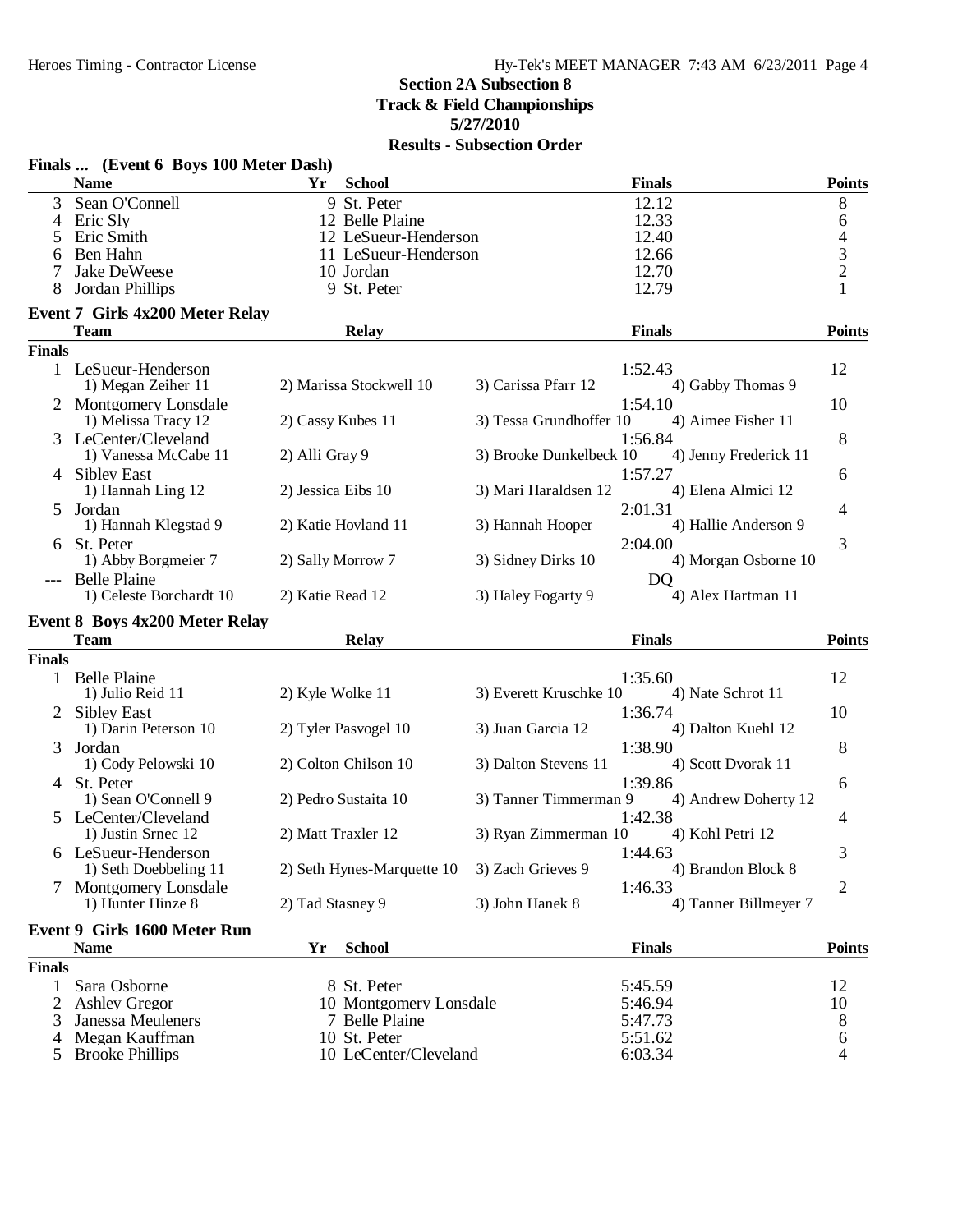# **Section 2A Subsection 8 Track & Field Championships 5/27/2010**

|  | Finals  (Event 9 Girls 1600 Meter Run) |  |  |  |  |
|--|----------------------------------------|--|--|--|--|
|--|----------------------------------------|--|--|--|--|

|               | <b>Name</b>                      | Yr                 | <b>School</b>           |                         | <b>Finals</b>  |                         | <b>Points</b>  |
|---------------|----------------------------------|--------------------|-------------------------|-------------------------|----------------|-------------------------|----------------|
| 6             | <b>Hannah Miner</b>              |                    | 10 Sibley East          |                         | 6:12.92        |                         | 3              |
| 7             | Sara Fisher                      |                    | 8 Montgomery Lonsdale   |                         | 6:17.80        |                         | $\overline{c}$ |
| 8             | Amber Tolly                      |                    | 11 Jordan               |                         | 6:19.67        |                         | 1              |
| 9             | Amber Zeiher                     |                    | 10 LeSueur-Henderson    |                         | 6:26.09        |                         |                |
| 10            | Hannah Skinner                   |                    | 12 LeCenter/Cleveland   |                         | 6:27.93        |                         |                |
| 11            | Maureen Savage                   |                    | 12 LeSueur-Henderson    |                         | 6:35.74        |                         |                |
| 12            | Jasmine Gorton                   |                    | 11 LeSueur-Henderson    |                         | 6:41.11        |                         |                |
| 13            | Maggie O'Malley                  |                    | 10 LeCenter/Cleveland   |                         | 6:41.97        |                         |                |
|               | 14 Lienna Tolly                  |                    | 9 Jordan                |                         | 6:44.86        |                         |                |
| 15            | Kaisa Hallgren                   |                    | 9 Belle Plaine          |                         | 6:45.61        |                         |                |
| 16            | <b>Elizabeth Haefner</b>         |                    | 11 Belle Plaine         |                         | 6:47.48        |                         |                |
| 17            | <b>Ashley Fahning</b>            |                    | 9 Sibley East           |                         | 7:04.96        |                         |                |
|               | --- Elle Case                    |                    | 9 Jordan                |                         | D <sub>Q</sub> |                         |                |
|               |                                  |                    |                         |                         |                |                         |                |
|               | Event 10 Boys 1600 Meter Run     |                    |                         |                         |                |                         |                |
|               | <b>Name</b>                      | Yr                 | <b>School</b>           |                         | <b>Finals</b>  |                         | <b>Points</b>  |
| <b>Finals</b> |                                  |                    |                         |                         |                |                         |                |
|               | <b>Andrew Thies</b>              |                    | 11 Sibley East          |                         | 4:37.64        |                         | 12             |
| 2             | Pedro Velasco                    |                    | 12 Jordan               |                         | 4:40.11        |                         | 10             |
| 3             | <b>Bryce Omtvedt</b>             |                    | 9 LeCenter/Cleveland    |                         | 4:49.11        |                         | $8\,$          |
| 4             | <b>Casey Mueller</b>             |                    | 11 Belle Plaine         |                         | 4:50.66        |                         | 6              |
| 5             | Ted Klimik                       |                    | 12 LeSueur-Henderson    |                         | 5:09.39        |                         | 4              |
| 6             | Tony Eichten                     |                    | 8 Jordan                |                         | 5:10.21        |                         |                |
|               | Nick Pietila                     |                    | 9 St. Peter             |                         | 5:10.39        |                         | $\frac{3}{2}$  |
| 8             | <b>Brett Pfarr</b>               |                    | 10 LeSueur-Henderson    |                         | 5:12.42        |                         | 1              |
| 9             | <b>Brandon Bast</b>              |                    | 10 Belle Plaine         |                         | 5:17.87        |                         |                |
| 10            | Tom Brown                        |                    | 10 St. Peter            |                         | 5:19.13        |                         |                |
| 11            | William Springer                 |                    | 9 St. Peter             |                         | 5:20.30        |                         |                |
|               | 12 Addison Montiel               |                    | 10 Sibley East          |                         | 5:21.13        |                         |                |
| 13            |                                  |                    |                         |                         | 5:26.97        |                         |                |
|               | <b>Mitch Dooley</b>              |                    | 8 Montgomery Lonsdale   |                         |                |                         |                |
| 14            | Laurence Stutsman                |                    | 11 LeSueur-Henderson    |                         | 5:31.52        |                         |                |
| 15            | Chris Huss                       |                    | 9 Jordan                |                         | 5:38.83        |                         |                |
| 16            | <b>Todd Pioske</b>               |                    | 11 Sibley East          |                         | 5:39.08        |                         |                |
|               | Event 11 Girls 4x100 Meter Relay |                    |                         |                         |                |                         |                |
|               | <b>Team</b>                      |                    | <b>Relay</b>            |                         | <b>Finals</b>  |                         | <b>Points</b>  |
| <b>Finals</b> |                                  |                    |                         |                         |                |                         |                |
|               | 1 Belle Plaine                   |                    |                         |                         | 50.71          |                         | 12             |
|               | 1) Celeste Borchardt 10          | 2) Katie Read 12   |                         | 3) Jamie Read 9         |                | 4) Alex Hartman 11      |                |
|               | 2 LeCenter/Cleveland             |                    |                         |                         | 52.73          |                         | 10             |
|               | 1) Vanessa McCabe 11             |                    | 2) Brooke Dunkelbeck 10 | 3) Alli Gray 9          |                | 4) Jenny Frederick 11   |                |
| 3             | Montgomery Lonsdale              |                    |                         |                         | 53.40          |                         |                |
|               | 1) Tessa Grundhoffer 10          |                    | 2) Aimee Fisher 11      | 3) Allistair McCrady 11 |                |                         | 8              |
|               |                                  |                    |                         |                         |                | 4) Melissa Tracy 12     |                |
|               | 4 LeSueur-Henderson              |                    |                         |                         | 53.69          |                         | 6              |
|               | 1) Mckayla Stowell 7             |                    | 2) Gabby Thomas 9       | 3) Makayla Skluzacek 11 |                | 4) Marissa Stockwell 10 |                |
| $\mathcal{L}$ | Jordan                           |                    |                         |                         | 55.78          |                         | 4              |
|               | 1) Erica Stever 9                | 2) Jenna Dietel 10 |                         | 3) Kaitlin Koestler 11  |                | 4) Audrey Fricke 11     |                |
| 6             | St. Peter                        |                    |                         |                         | 56.04          |                         | 3              |
|               | 1) Chloe Bachman 8               | 2) Logan Rezlaff 7 |                         | 3) Alina Bachman 9      |                | 4) Kathy Brinkman 9     |                |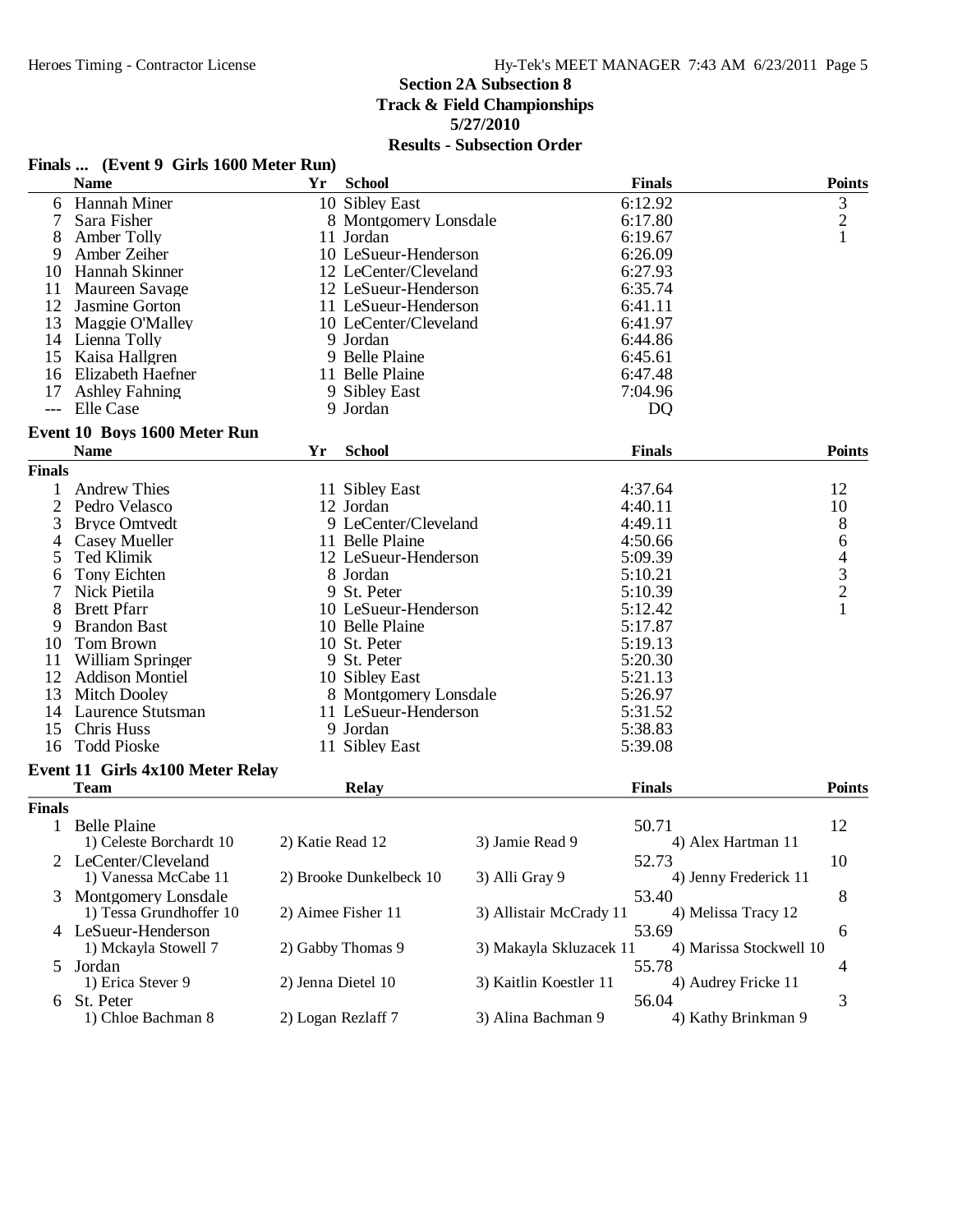# **Section 2A Subsection 8 Track & Field Championships**

# **5/27/2010**

## **Results - Subsection Order**

### **Event 12 Boys 4x100 Meter Relay**

|                | <b>Team</b>                         |                  | <b>Relay</b>           |                          | <b>Finals</b> |                                                 | <b>Points</b>            |
|----------------|-------------------------------------|------------------|------------------------|--------------------------|---------------|-------------------------------------------------|--------------------------|
| <b>Finals</b>  |                                     |                  |                        |                          |               |                                                 |                          |
|                | 1 LeCenter/Cleveland                |                  |                        |                          | 45.78         |                                                 | 12                       |
|                | 1) Cole McCabe 10                   |                  | 2) Nick Chadderdon 10  | 3) Kevin Wagner 10       |               | 4) Josh Klaseus 12                              |                          |
| 2              | <b>Belle Plaine</b>                 |                  |                        |                          | 46.22         |                                                 | 10                       |
|                | 1) Everett Kruschke 10              | 2) Julio Reid 11 |                        | 3) William Lajeunesse 11 |               | 4) Kyle Wolke 11                                |                          |
|                | LeSueur-Henderson                   |                  |                        |                          | 47.01         |                                                 | 8                        |
|                | 1) Ben Hahn 11                      |                  | 2) Brian Amundson 11   | 3) Zach Grieves 9        |               | 4) Eric Smith 12                                |                          |
|                | 4 St. Peter                         |                  |                        |                          | 47.35         |                                                 | 6                        |
|                | 1) Jordan Phillips 9                |                  | 2) Pedro Sustaita 10   | 3) Tanner Timmerman 9    |               | 4) Jordan Morgan 10                             |                          |
| 5              | <b>Sibley East</b>                  |                  |                        |                          | 47.73         |                                                 | 4                        |
|                | 1) Darin Peterson 10                |                  | 2) Tyler Pasvogel 10   | 3) Thanapop Hornephet 12 |               | 4) Julio Zuniga 9                               |                          |
| 6              | Jordan                              |                  |                        |                          | 48.63         |                                                 | 3                        |
|                | 1) Scott Vonbank 9                  |                  | 2) Jacob Stemig 10     | 3) Scott Dvorak 11       |               | 4) Jake DeWeese 10                              |                          |
|                | 7 Montgomery Lonsdale               |                  |                        |                          | 50.86         |                                                 | $\overline{2}$           |
|                | 1) Hunter Hinze 8                   | 2) John Hanek 8  |                        | 3) Tanner Billmeyer 7    |               | 4) Dillon Braith 10                             |                          |
|                | Event 13 Girls 400 Meter Dash       |                  |                        |                          |               |                                                 |                          |
|                | <b>Name</b>                         | Yr               | <b>School</b>          |                          | <b>Finals</b> | H#                                              | <b>Points</b>            |
| <b>Finals</b>  |                                     |                  |                        |                          |               |                                                 |                          |
|                | Danielle Larson                     |                  | 11 St. Peter           |                          | 61.44         |                                                 | 12                       |
| $\overline{2}$ | Marie Rose                          |                  | 12 Sibley East         |                          | 63.47         | 22222222                                        | 10                       |
| 3              | Megan Heibel                        |                  | 11 Sibley East         |                          | 65.67         |                                                 | 8                        |
| 4              | Amara Meyer                         |                  | 8 Belle Plaine         |                          | 66.07         |                                                 | 6                        |
| 5              | Makayla Skluzacek                   |                  | 11 LeSueur-Henderson   |                          | 66.19         |                                                 | $\overline{\mathcal{A}}$ |
|                | <b>Emily Regenschied</b>            |                  | 10 St. Peter           |                          | 66.37         |                                                 |                          |
| 6              | Marta Springer                      |                  | 7 St. Peter            |                          | 66.79         |                                                 | $\frac{3}{2}$            |
|                |                                     |                  |                        |                          |               |                                                 | $\mathbf{1}$             |
| 8              | <b>Emilyn Siemon</b>                |                  | 7 Belle Plaine         |                          | 67.11         |                                                 |                          |
| 9              | Kate Gunderson                      |                  | 11 Jordan              |                          | 72.17         | $\mathbf{1}$                                    |                          |
| 10             | <b>Ashley Thomas</b>                |                  | 10 Belle Plaine        |                          | 72.34         | $\mathbf{1}$                                    |                          |
| 11             | <b>Kaitlyn Stasney</b>              |                  | 8 Montgomery Lonsdale  |                          | 74.06         | 1                                               |                          |
|                | <b>Event 14 Boys 400 Meter Dash</b> |                  |                        |                          |               |                                                 |                          |
|                | <b>Name</b>                         | Yr               | <b>School</b>          |                          | <b>Finals</b> | H#                                              | <b>Points</b>            |
| <b>Finals</b>  |                                     |                  |                        |                          |               |                                                 |                          |
|                | Dalton Kuehl                        |                  | 12 Sibley East         |                          | 52.47         |                                                 | 12                       |
| 2              | Nate Schrot                         |                  | 11 Belle Plaine        |                          | 53.02         |                                                 | 10                       |
| 3              | <b>Ben Vlasak</b>                   |                  | 11 Montgomery Lonsdale |                          | 54.42         |                                                 | 8                        |
|                | <b>Colton Chilson</b>               |                  | 10 Jordan              |                          | 54.76         |                                                 | 6                        |
| 5              | <b>Tad Stasney</b>                  |                  | 9 Montgomery Lonsdale  |                          | 54.81         |                                                 | 4                        |
| 6              | Steve Leeb                          |                  | 11 St. Peter           |                          | 55.30         | $\frac{2}{2}$<br>$\frac{2}{2}$<br>$\frac{2}{2}$ | 3                        |
|                | Nick Zurn                           |                  | 10 Belle Plaine        |                          | 56.40         | 2                                               | $\overline{c}$           |
|                | Matt Traxler                        |                  | 12 LeCenter/Cleveland  |                          | 56.78         | $\mathbf{1}$                                    | 1                        |
|                | Tom Schwarz                         |                  |                        |                          | 57.77         |                                                 |                          |
| 9              |                                     |                  | 8 LeSueur-Henderson    |                          |               | $\overline{c}$                                  |                          |
| 10             | Sean O'Connell                      |                  | 9 St. Peter            |                          | 58.44         | 1                                               |                          |
| 11             | Dillon Braith                       |                  | 10 Montgomery Lonsdale |                          | 58.58         |                                                 |                          |
| 12             | Moritz Hahn                         |                  | 10 LeSueur-Henderson   |                          | 59.19         | 1                                               |                          |
| 13             | Seth Hynes-Marquette                |                  | 10 LeSueur-Henderson   |                          | 59.31         | 1                                               |                          |
|                | 14 JP Bergs                         |                  | 10 Belle Plaine        |                          | 60.19         | 1                                               |                          |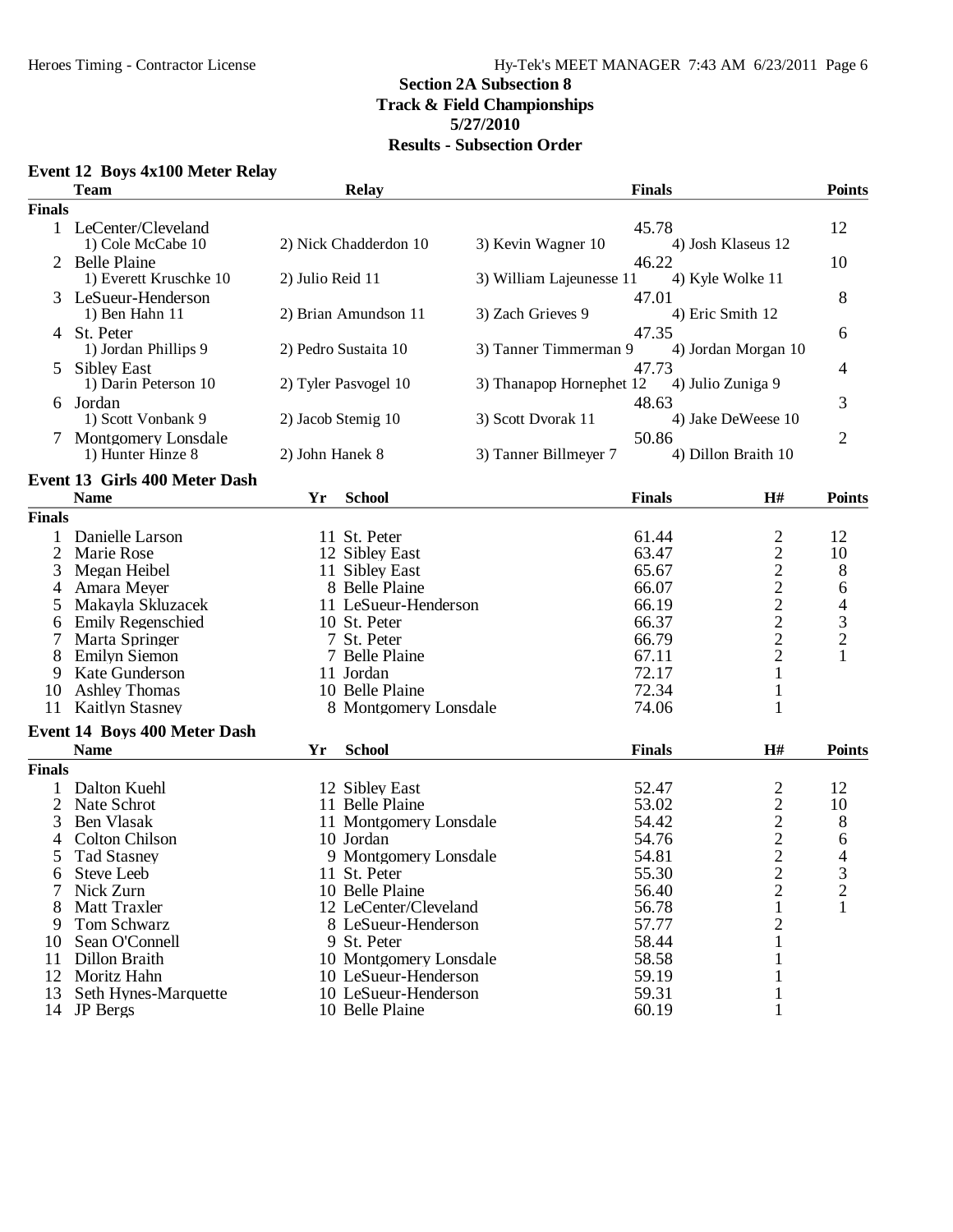#### **Event 15 Girls 300 Meter Hurdles Name Yr School Finals H# Points Finals** 1 Danielle Larson 11 St. Peter 11 St. Peter 11 St. Peter 17.09 2 12<br>
2 Molly Sullivan 11 LeSueur-Henderson 11 1 2 10<br>
3 Katlin Kamm 10 St. Peter 19.32 2 8 2 Molly Sullivan 11 LeSueur-Henderson<br>3 Katlin Kamm 10 St. Peter 3 Katlin Kamm 10 St. Peter 49.32 2 8<br>4 Logan Rezlaff 7 St. Peter 51.09 2 6 4 Logan Rezlaff 1 1 Sibley East 1 2 4 Shannon Bjorklund 1 Sibley East 1 51.09 2 6 5 Shannon Bjorklund 11 Sibley East 52.13 2 4<br>
6 Erika Schneider 10 Belle Plaine 52.31 2 3<br>
7 Claire Otto 9 Belle Plaine 52.48 2 2 6 Erika Schneider 10 Belle Plaine 52.31 2 3<br>
7 Claire Otto 10 Belle Plaine 52.48 2 2 9 Belle Plaine 52.48 2 2<br>
9 LeCenter/Cleveland 53.34 2 1 8 Megan Steffan 9 LeCenter/Cleveland 53.34 2 1 9 Hannah Ling 12 Sibley East 1 55.94 1 1 Sibley East 1 55.94 1 1 1 2 Sibley East 1 1 2 3 1 1 2 3 1 1 2 3 1 1 2 3 1 1 2 3 1 1 2 3 1 1 2 1 1 2 3 1 1 2 3 1 1 2 1 1 2 1 1 2 1 1 2 1 1 2 1 1 2 1 1 2 1 1 2 1 1 2 1 1 2 1 1 2 1 1 2 10 Dani Allen 19 Sordan 19 Jordan 11 Halev DePree 10 Control 10 LeSueur-Henderson 57.95 10 1680 169 11 Haley DePree 10 LeSueur-Henderson 58.69 1<br>12 Jasmine Gorton 11 LeSueur-Henderson 60.47 1 12 Jasmine Gorton 11 LeSueur-Henderson 60.47 1<br>13 Ally Kroehler 10 Minnesota New Country 65.03 1 10 Minnesota New Country 65.03 **Event 16 Boys 300 Meter Hurdles Name Yr School Finals H# Points Finals** 1 Juan Garcia 12 Sibley East 12 Al. 41.45 2 12<br>2 Josh Klaseus 12 LeCenter/Cleveland 41.54 2 10 2 Josh Klaseus 12 LeCenter/Cleveland 41.54 2 10<br>3 Chris Bach 12 LeSueur-Henderson 42.69 2 8 12 LeSueur-Henderson 42.69 2 8<br>8 St. Peter 42.95 2 6 4 Keegan McCabe 8 St. Peter 42.95 2<br>5 Cody Pelowski 10 Jordan 44.05 2 5 Cody Pelowski 10 Jordan 10 Hanne 10 Jordan 11 Belle Plaine 1 44.05 2 4<br>6 Chris Watts 11 Belle Plaine 1 44.76 1 3 6 Chris Watts 11 Belle Plaine 1 44.76 1 3<br>
11 Sibley East 1 45.01 2 2 11 Sibley East 11 Sibley East 45.01 2 2<br>
8 Josh Leonard 10 St. Peter 45.32 2 1 8 Josh Leonard 10 St. Peter 45.32 2 1 9 Sean Thomez 8 LeCenter/Cleveland 47.41 1<br>
0 Mike Edblom 11 Belle Plaine 48.75 1 10 Mike Edblom 11 Belle Plaine 48.75 1<br>11 Zachary Kroehler 11 Minnesota New Country 49.37 1 11 Minnesota New Country 49.37 1<br>
9 Jordan 50.12 1 12 John Heigel 9 Jordan 50.12 1<br>13 Stephen Friend 9 St. Peter 50.21 1 13 Stephen Friend 9 St. Peter 50.21 1<br>
-- Kirk Amundson 12 LeSueur-Henderson DO 2 12 LeSueur-Henderson **Event 17 Girls 800 Meter Run Name Yr School Finals Points Finals** 1 Haley Fogarty 12<br>
2 Jessica Eibs 10 Sibley East 10 Sibley East 2:30.22 10 2 Jessica Eibs 10 Sibley East 2:30.22 10<br>3 Julia Orlow 8 Jordan 2:34.98 8 3 Julia Orlow 8 Jordan 2:34.98 8 4 Bobbie Tiede 12 Montgomery Lonsdale 2:36.67 6<br>5 Nicole Kaiser 12 LeSueur-Henderson 2:42.08 4 12 LeSueur-Henderson 2:42.08 4<br>
7 St. Peter 2:42.78 3 6 Abby Borgmeier 7 St. Peter 2:42.78 3<br>
7 Rachel Piotroski 8 Jordan 2:43.91 2 7 Rachel Piotroski 8 Jordan 2:43.91 2<br>
8 Emily Menk 12 St. Peter 2:44.12 1 8 Emily Menk 12 St. Peter 2:44.12 1 9 McKayla Siemon 9 Belle Plaine 2:45.33<br>
0 Lindsay Watts 10 Belle Plaine 2:47.84 10 Lindsay Watts 10 Belle Plaine 2:47.84<br>11 Brittney Riebel 10 LeCenter/Cleveland 2:49.61 11 Brittney Riebel 10 LeCenter/Cleveland 2:49.61<br>12 Elizabeth Tressler 11 LeSueur-Henderson 2:52.18 11 LeSueur-Henderson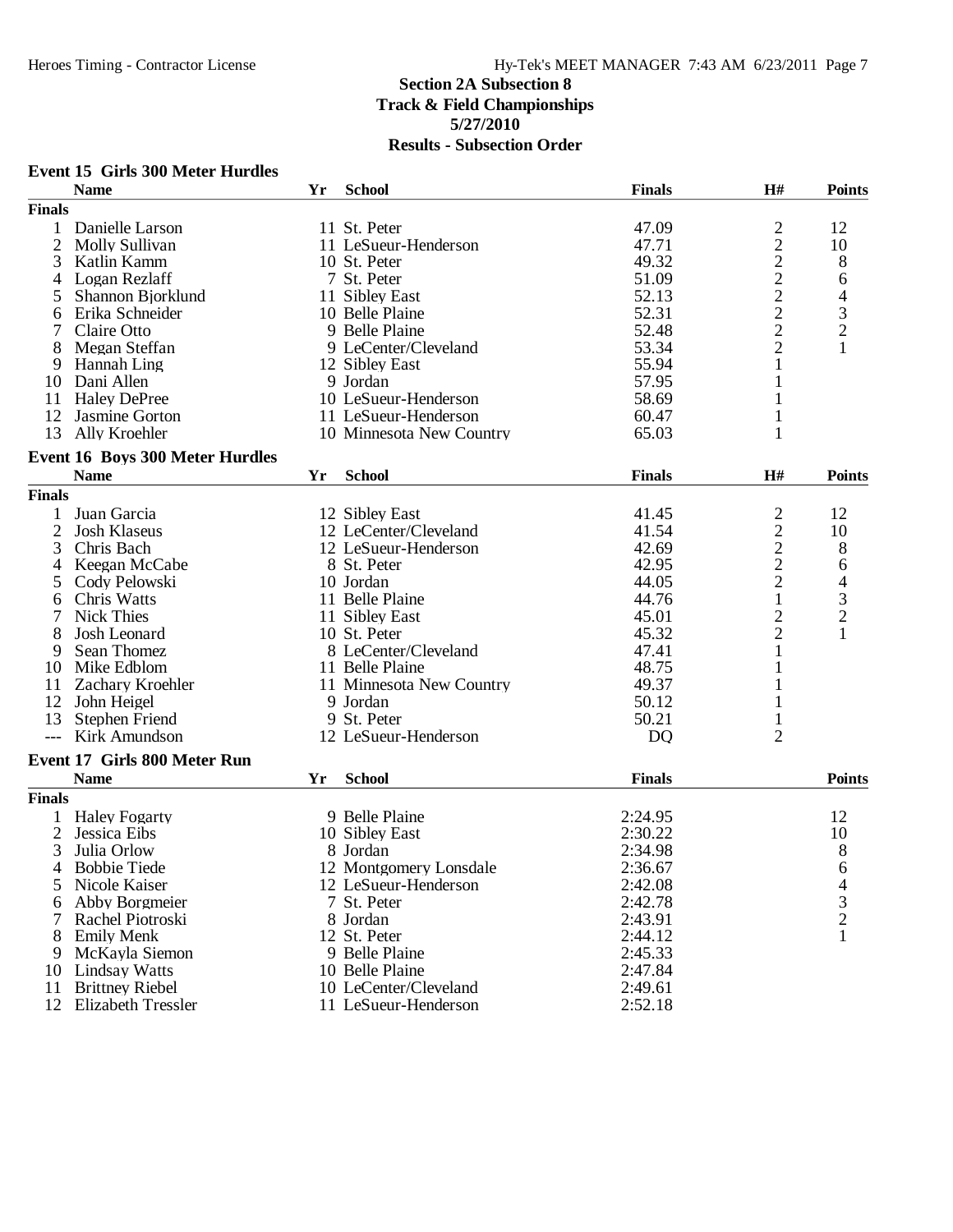|                | Finals  (Event 17 Girls 800 Meter Run) |    |                        |                |                                  |                |
|----------------|----------------------------------------|----|------------------------|----------------|----------------------------------|----------------|
|                | <b>Name</b>                            | Yr | <b>School</b>          | <b>Finals</b>  |                                  | <b>Points</b>  |
| 13             | <b>Jane Fraser</b>                     |    | 7 LeSueur-Henderson    | 2:52.76        |                                  |                |
|                | 14 Sara Osborne                        |    | 8 St. Peter            | 2:56.34        |                                  |                |
|                | 15 Claire Dappen                       |    | 8 Montgomery Lonsdale  | 2:57.24        |                                  |                |
|                | 16 Ashley Anderson                     |    | 10 LeCenter/Cleveland  | 3:02.63        |                                  |                |
|                | --- Elle Case                          |    | 9 Jordan               | <b>DQ</b>      |                                  |                |
|                | <b>Event 18 Boys 800 Meter Run</b>     |    |                        |                |                                  |                |
|                | <b>Name</b>                            | Yr | <b>School</b>          | <b>Finals</b>  |                                  | <b>Points</b>  |
| <b>Finals</b>  |                                        |    |                        |                |                                  |                |
| 1              | <b>Andrew Thies</b>                    |    | 11 Sibley East         | 2:06.63        |                                  | 12             |
| $\overline{2}$ |                                        |    | 11 Sibley East         | 2:10.72        |                                  | 10             |
|                | Julio Garcia                           |    |                        |                |                                  |                |
| 3              | <b>Grant Denherder</b>                 |    | 10 LeCenter/Cleveland  | 2:11.72        |                                  | 8              |
| 4              | Kohl Petri                             |    | 12 LeCenter/Cleveland  | 2:12.48        |                                  | 6              |
| 5              | Marty McGuire                          |    | 8 Montgomery Lonsdale  | 2:13.21        |                                  | $\overline{4}$ |
| 6              | Ian Karlsrud                           |    | 12 St. Peter           | 2:13.79        |                                  | $\mathfrak{Z}$ |
| 7              | <b>Austin Hovland</b>                  |    | 8 Jordan               | 2:15.04        |                                  | $\overline{c}$ |
| 8              | <b>Chase Grieves</b>                   |    | 10 Belle Plaine        | 2:15.72        |                                  |                |
| 9              | <b>Josh Tressler</b>                   |    | 12 LeSueur-Henderson   | 2:16.15        |                                  |                |
| 10             | <b>Wesley Gillette</b>                 |    | 9 St. Peter            | 2:16.81        |                                  |                |
| 11             | Matt Dolan                             |    | 8 LeCenter/Cleveland   | 2:21.19        |                                  |                |
| 12             | Tanner Sunderman                       |    | 10 LeSueur-Henderson   | 2:23.13        |                                  |                |
| 13             | David Wick                             |    | 9 Jordan               | 2:29.04        |                                  |                |
|                | 14 Brett Pfarr                         |    | 10 LeSueur-Henderson   | 2:29.05        |                                  |                |
|                | 15 Noah Tackmann                       |    | 12 Sibley East         | 2:33.70        |                                  |                |
| 16             | <b>Reed Smith</b>                      |    | 9 Jordan               | 2:46.08        |                                  |                |
| 17             | David May                              |    | 11 Belle Plaine        | 2:49.19        |                                  |                |
| $---$          | <b>Travis Billmeyer</b>                |    | 7 Montgomery Lonsdale  | <b>DQ</b>      |                                  |                |
|                | Event 19 Girls 200 Meter Dash          |    |                        |                |                                  |                |
|                | <b>Name</b>                            | Yr | <b>School</b>          | <b>Prelims</b> | H#                               |                |
|                | <b>Preliminaries</b>                   |    |                        |                |                                  |                |
| 1              | Jamie Read                             |    | 9 Belle Plaine         | 27.77 Q        | $\overline{c}$                   |                |
| $\overline{2}$ | Shannon Egan                           |    | 7 Belle Plaine         | 28.41 Q        | 3                                |                |
| 3              | Megan Heibel                           |    | 11 Sibley East         | 28.43 Q        | 1                                |                |
| 4              | Aimee Fisher                           |    | 11 Montgomery Lonsdale | 28.16 Q        | $\overline{c}$                   |                |
| 5              | Mckayla Stowell                        |    | 7 LeSueur-Henderson    | 28.65 Q        | $\,1$                            |                |
| 6              | Marie Rose                             |    | 12 Sibley East         | 28.68 Q        | 3                                |                |
| 7              | Chloe Bachman                          |    | 8 St. Peter            | 28.93 q        | $\overline{\mathbf{c}}$          |                |
| 8              | <b>Emily Lind</b>                      |    | 7 St. Peter            | $29.09$ q      | 3                                |                |
| 9.             | Makayla Skluzacek                      |    | 11 LeSueur-Henderson   | 29.16          |                                  |                |
| 10             | Cassie Caola                           |    | 9 Belle Plaine         | 29.21          | $\mathfrak{I}$<br>$\overline{c}$ |                |
| 11             | Tessa Grundhoffer                      |    | 10 Montgomery Lonsdale | 29.49          |                                  |                |
| 12             |                                        |    |                        |                |                                  |                |
|                | Jenna Dietel                           |    | 10 Jordan              | 30.01          |                                  |                |
| 13             | Katie Hovland                          |    | 11 Jordan              | 30.18          |                                  |                |
| 14             | Kathy Brinkman                         |    | 9 St. Peter            | 30.37          | 3                                |                |
| 15             | Hannah Klegstad                        |    | 9 Jordan               | 30.87          | 2                                |                |
| 16             | <b>Kaitlyn Stasney</b>                 |    | 8 Montgomery Lonsdale  | 30.92          | $\mathbf{2}$                     |                |
| 17             | <b>Taylor Holicky</b>                  |    | 8 LeCenter/Cleveland   | 30.92          | 1                                |                |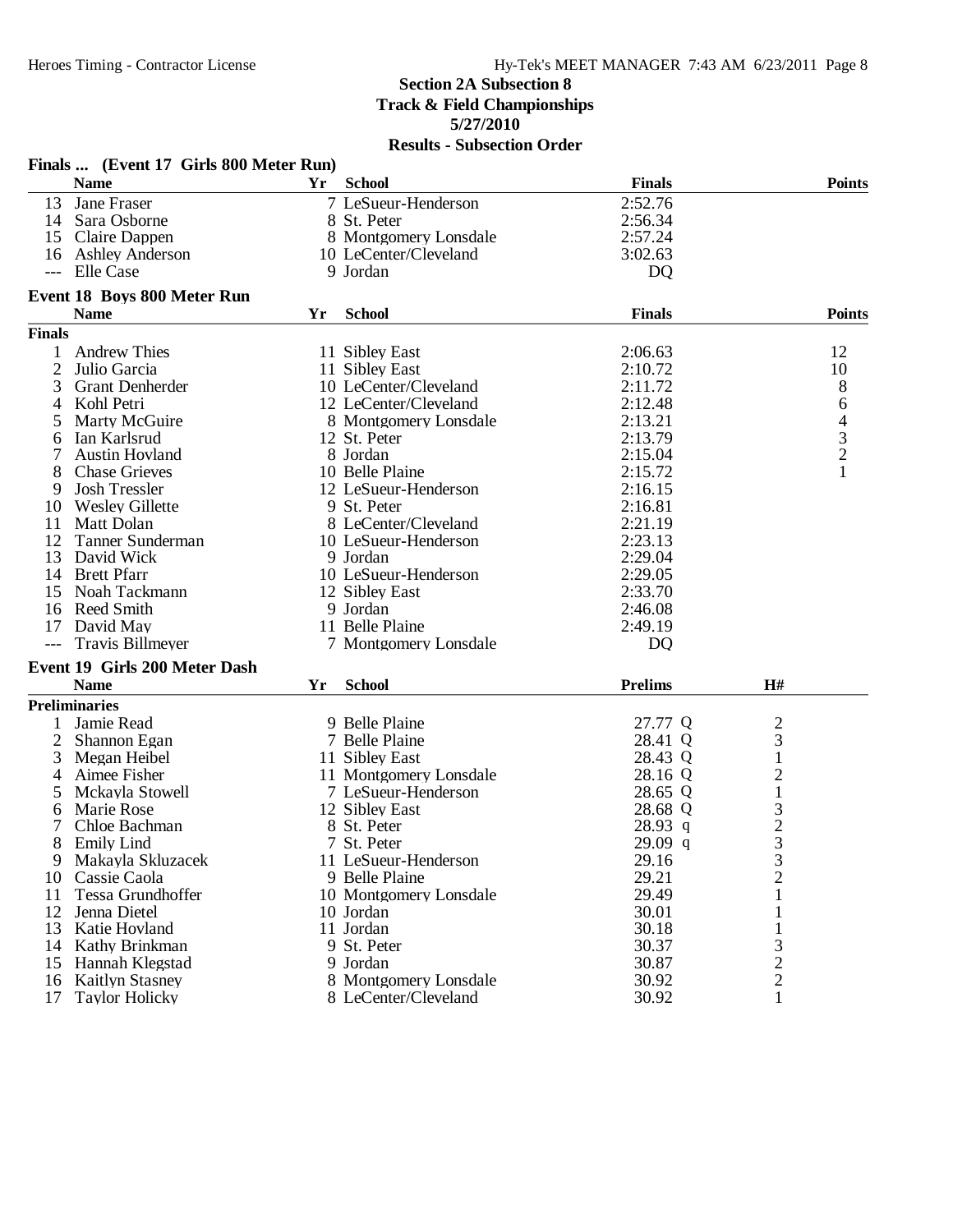|               | Event 19 Girls 200 Meter Dash               |    |                        |                |                                            |                                                 |
|---------------|---------------------------------------------|----|------------------------|----------------|--------------------------------------------|-------------------------------------------------|
|               | <b>Name</b>                                 | Yr | <b>School</b>          | <b>Finals</b>  |                                            | <b>Points</b>                                   |
| <b>Finals</b> |                                             |    |                        |                |                                            |                                                 |
| 1             | Jamie Read                                  |    | 9 Belle Plaine         | 27.39          |                                            | 12                                              |
| 2             | Aimee Fisher                                |    | 11 Montgomery Lonsdale | 27.93          |                                            | 10                                              |
| 3             | Megan Heibel                                |    | 11 Sibley East         | 28.11          |                                            | 8                                               |
| 4             | Shannon Egan                                |    | 7 Belle Plaine         | 28.19          |                                            | 6                                               |
| 5             | Marie Rose                                  |    | 12 Sibley East         | 28.73          |                                            |                                                 |
| 6             | Mckayla Stowell                             |    | 7 LeSueur-Henderson    | 28.74          |                                            |                                                 |
|               | <b>Emily Lind</b>                           |    | 7 St. Peter            | 28.79          |                                            |                                                 |
| 7<br>8        | Chloe Bachman                               |    | 8 St. Peter            | 30.92          |                                            | $\begin{array}{c} 4 \\ 3 \\ 2 \\ 1 \end{array}$ |
|               |                                             |    |                        |                |                                            |                                                 |
|               | Event 20 Boys 200 Meter Dash<br><b>Name</b> | Yr | <b>School</b>          | <b>Prelims</b> | H#                                         |                                                 |
|               |                                             |    |                        |                |                                            |                                                 |
|               | <b>Preliminaries</b>                        |    |                        |                |                                            |                                                 |
|               | <b>Brian Amundson</b>                       |    | 11 LeSueur-Henderson   | 24.02 Q        | $\overline{c}$                             |                                                 |
| 2             | Julio Reid                                  |    | 11 Belle Plaine        | 24.56 Q        | $\mathbf 1$                                |                                                 |
| 3             | Dalton Kuehl                                |    | 12 Sibley East         | 24.86 Q        | $\begin{array}{c} 3 \\ 2 \\ 3 \end{array}$ |                                                 |
| 4             | Pedro Sustaita                              |    | 10 St. Peter           | 24.62 Q        |                                            |                                                 |
| 5             | Tanner Timmerman                            |    | 9 St. Peter            | 25.23 Q        |                                            |                                                 |
| 6             | Tom Schwarz                                 |    | 8 LeSueur-Henderson    | 25.31 Q        | $\mathbf{1}$                               |                                                 |
| 7             | Scott Vonbank                               |    | 9 Jordan               | $25.67$ q      |                                            |                                                 |
| 8             | Jordan Phillips                             |    | 9 St. Peter            | $25.72$ q      | $\frac{2}{2}$                              |                                                 |
| 9             | <b>Tyler Pasvogel</b>                       |    | 10 Sibley East         | 26.30          | $\mathbf{1}$                               |                                                 |
| 10            | Jacob Stemig                                |    | 10 Jordan              | 26.35          | 3                                          |                                                 |
| 11            | Seth Doebbeling                             |    | 11 LeSueur-Henderson   | 26.67          | $\mathbf{1}$                               |                                                 |
| 12            | Panikran Sillopachotax                      |    | 10 LeCenter/Cleveland  | 27.11          | $\overline{c}$                             |                                                 |
| 13            | <b>Tanner Billmeyer</b>                     |    | 7 Montgomery Lonsdale  | 27.48          | $\mathbf{1}$                               |                                                 |
|               |                                             |    | 11 Jordan              | 27.67          |                                            |                                                 |
|               | 14 Zeke Lopez                               |    |                        |                | 3                                          |                                                 |
|               | 15 Hunter Hinze                             |    | 8 Montgomery Lonsdale  | 28.05          | $\mathbf{1}$                               |                                                 |
| 16            | Mitch Walsh                                 |    | 9 Belle Plaine         | 30.21          | 3                                          |                                                 |
| 17            | <b>Grayson Gynild</b>                       |    | 10 Belle Plaine        | 31.31          | $\overline{2}$                             |                                                 |
|               | Event 20 Boys 200 Meter Dash                |    |                        |                |                                            |                                                 |
|               | <b>Name</b>                                 | Yr | <b>School</b>          | <b>Finals</b>  |                                            | <b>Points</b>                                   |
| <b>Finals</b> |                                             |    |                        |                |                                            |                                                 |
|               | 1 Dalton Kuehl                              |    | 12 Sibley East         | 23.38          |                                            | 12                                              |
| 2             | <b>Brian Amundson</b>                       |    | 11 LeSueur-Henderson   | 23.80          |                                            | 10                                              |
| 3             | Julio Reid                                  |    | 11 Belle Plaine        | 24.45          |                                            | 8                                               |
| 4             | Pedro Sustaita                              |    | 10 St. Peter           | 24.69          |                                            | 6                                               |
|               | Tanner Timmerman                            |    | 9 St. Peter            | 24.91          |                                            | 4                                               |
|               | Tom Schwarz                                 |    | 8 LeSueur-Henderson    | 25.68          |                                            | 3                                               |
|               | Scott Vonbank                               |    | 9 Jordan               | 25.70          |                                            | $\overline{c}$                                  |
| 8             | Jordan Phillips                             |    | 9 St. Peter            | 26.13          |                                            | 1                                               |
|               |                                             |    |                        |                |                                            |                                                 |
|               | <b>Event 21 Girls 3200 Meter Run</b>        |    |                        |                |                                            |                                                 |
|               | <b>Name</b>                                 | Yr | <b>School</b>          | <b>Finals</b>  |                                            | <b>Points</b>                                   |
| <b>Finals</b> |                                             |    |                        |                |                                            |                                                 |
| $\mathbf{1}$  | Alex Sopata                                 |    | 10 Jordan              | 12:20.65       |                                            | 12                                              |
|               | Janessa Meuleners                           |    | 7 Belle Plaine         | 12:30.19       |                                            | 10                                              |
| 3             | Michaela Vogel                              |    | 9 Jordan               | 12:40.23       |                                            | 8                                               |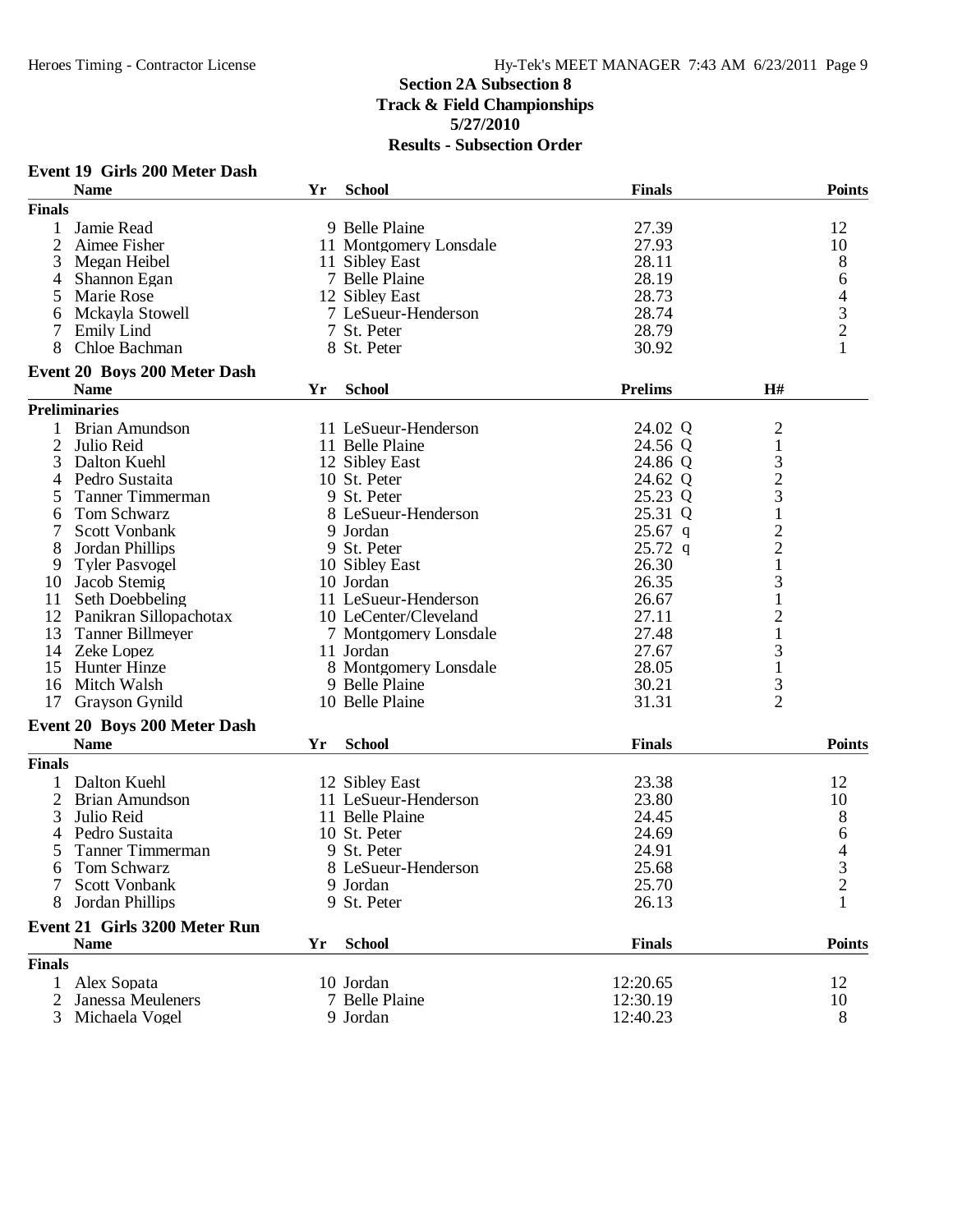## **Section 2A Subsection 8**

**Track & Field Championships**

**5/27/2010**

|               | Finals  (Event 21 Girls 3200 Meter Run)         |                    |                          |                         |                               |                |
|---------------|-------------------------------------------------|--------------------|--------------------------|-------------------------|-------------------------------|----------------|
|               | <b>Name</b>                                     | Yr                 | <b>School</b>            |                         | <b>Finals</b>                 | <b>Points</b>  |
|               | 4 Brooke Phillips                               |                    | 10 LeCenter/Cleveland    |                         | 12:45.12                      | 6              |
| 5             | <b>Sally Morrow</b>                             |                    | 7 St. Peter              |                         | 12:55.08                      | 4              |
| 6             | Morgan Skluzacek                                |                    | 7 Montgomery Lonsdale    |                         | 13:21.66                      | $\frac{3}{2}$  |
|               | Hannah Miner                                    |                    | 10 Sibley East           |                         | 13:35.38                      |                |
| 8             | Kiley Hallgren                                  |                    | 9 Belle Plaine           |                         | 13:42.03                      | $\mathbf{1}$   |
| 9             | Julie Ulrich                                    |                    | 8 LeSueur-Henderson      |                         | 13:50.56                      |                |
|               | 10 Rachel Bjork                                 |                    | 11 LeSueur-Henderson     |                         | 13:51.13                      |                |
| 11            | Brittani Lamb                                   |                    | 12 St. Peter             |                         | 14:01.25                      |                |
|               | 12 Rachel Beck                                  |                    | 12 Jordan                |                         | 14:28.93                      |                |
| 13            | Mariah Meger                                    |                    | 9 LeSueur-Henderson      |                         | 15:15.17                      |                |
| 14            | <b>Ashley Fahning</b>                           |                    | 9 Sibley East            |                         | 15:17.87                      |                |
|               | Event 22 Boys 3200 Meter Run                    |                    |                          |                         |                               |                |
|               | <b>Name</b>                                     | Yr                 | <b>School</b>            |                         | <b>Finals</b>                 | <b>Points</b>  |
| <b>Finals</b> |                                                 |                    |                          |                         |                               |                |
|               | 1 Pedro Velasco                                 |                    | 12 Jordan                |                         | 10:15.81                      | 12             |
| 2             | <b>Andrew Gerdts</b>                            |                    | 11 LeSueur-Henderson     |                         | 10:33.66                      | 10             |
| 3             | Julio Garcia                                    |                    | 11 Sibley East           |                         | 10:45.74                      | $8\,$          |
| 4             | Jesse Beulke                                    |                    | 10 Montgomery Lonsdale   |                         | 10:54.05                      | 6              |
| 5             | Phillip Dvorak                                  |                    | 10 Belle Plaine          |                         | 11:04.20                      |                |
| 6             | Nolan Schroeder                                 |                    | 10 Belle Plaine          |                         | 11:15.79                      | $rac{4}{3}$    |
| 7             | Nick Pietila                                    |                    | 9 St. Peter              |                         | 11:25.90                      | $\overline{c}$ |
| 8             | Mic Kohnert                                     |                    | 9 LeCenter/Cleveland     |                         | 11:36.99                      | 1              |
| 9             | <b>Matt Sack</b>                                |                    | 9 St. Peter              |                         | 11:39.52                      |                |
| 10            | Jake Anderberg                                  |                    | 11 St. Peter             |                         | 11:41.47                      |                |
| 11            | Jacob Schaffer                                  |                    | 9 Belle Plaine           |                         | 11:42.21                      |                |
|               | 12 Marty Mercer                                 |                    | 12 Jordan                |                         | 11:43.95                      |                |
|               | 13 Ethan Dwyer                                  |                    | 8 LeSueur-Henderson      |                         | 11:45.82                      |                |
|               | 14 Zachary Kroehler                             |                    | 11 Minnesota New Country |                         | 11:56.29                      |                |
|               | 15 Laurence Stutsman                            |                    | 11 LeSueur-Henderson     |                         | 12:13.94                      |                |
|               | 16 Bryant Baker                                 |                    | 11 Jordan                |                         | 13:02.55                      |                |
|               | <b>Travis Billmeyer</b>                         |                    | 7 Montgomery Lonsdale    |                         | D <sub>Q</sub>                |                |
|               |                                                 |                    |                          |                         |                               |                |
|               | Event 23 Girls 4x400 Meter Relay<br><b>Team</b> |                    | <b>Relay</b>             |                         | <b>Finals</b>                 | <b>Points</b>  |
| <b>Finals</b> |                                                 |                    |                          |                         |                               |                |
|               | 1 Belle Plaine                                  |                    |                          |                         | 4:06.20                       | 12             |
|               | 1) Alex Hartman 11                              |                    | 2) Celeste Borchardt 10  | 3) Haley Fogarty 9      | 4) Katie Read 12              |                |
|               |                                                 |                    |                          |                         |                               |                |
|               | 2 LeSueur-Henderson<br>1) Molly Sullivan 11     |                    | 2) Carissa Pfarr 12      | 3) Gabby Thomas 9       | 4:11.52<br>4) Megan Zeiher 11 | 10             |
| 3             | <b>Sibley East</b>                              |                    |                          |                         | 4:24.16                       | 8              |
|               | 1) Megan Heibel 11                              | 2) Jessica Eibs 10 |                          | 3) Shannon Bjorklund 11 | 4) Marie Rose 12              |                |
|               | 4 St. Peter                                     |                    |                          |                         | 4:25.12                       | 6              |
|               | 1) Emily Regenschied 10                         |                    | 2) Morgan Osborne 10     | 3) Sidney Dirks 10      | 4) Elisabeth Springer 11      |                |
|               | Montgomery Lonsdale                             |                    |                          |                         | 4:39.63                       | 4              |
|               | 1) Allistair McCrady 11                         |                    | 2) Bobbie Tiede 12       | 3) Annie McCrady 8      | 4) Ashley Gregor 10           |                |
| ---           | Jordan                                          |                    |                          |                         | DQ                            |                |
|               | 1) Hallie Anderson 9                            | 2) Julia Orlow 8   |                          | 3) Hannah Hooper        | 4) Elle Case 9                |                |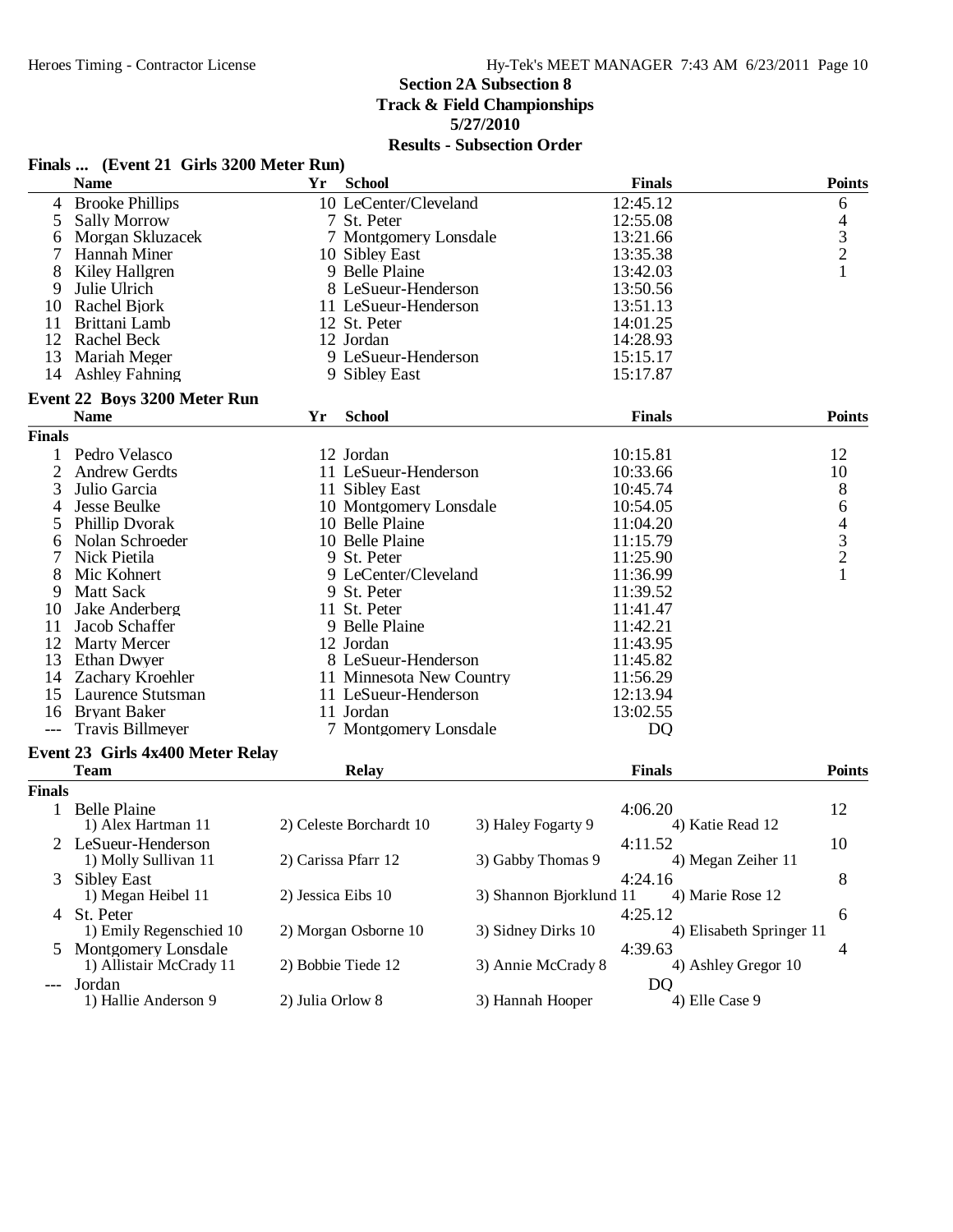#### Heroes Timing - Contractor License Hy-Tek's MEET MANAGER 7:43 AM 6/23/2011 Page 11 **Section 2A Subsection 8 Track & Field Championships 5/27/2010 Results - Subsection Order**

#### **Event 24 Boys 4x400 Meter Relay**

|               | <b>Team</b>                     |                  | <b>Relay</b>                     |                          | <b>Finals</b>         | <b>Points</b>                              |
|---------------|---------------------------------|------------------|----------------------------------|--------------------------|-----------------------|--------------------------------------------|
| <b>Finals</b> |                                 |                  |                                  |                          |                       |                                            |
|               | 1 Belle Plaine                  |                  |                                  |                          | 3:34.47               | 12                                         |
|               | 1) Nick Zurn 10                 |                  | 2) Chase Grieves 10              | 3) William Lajeunesse 11 | 4) Nate Schrot 11     |                                            |
|               | 2 Montgomery Lonsdale           |                  |                                  |                          | 3:41.77               | 10                                         |
|               | 1) Ben Vlasak 11                | 2) Tad Stasney 9 |                                  | 3) Dillon Braith 10      | 4) Kyle Sonnenburg 10 |                                            |
| 3             | <b>Sibley East</b>              |                  |                                  |                          | 3:42.07               | 8                                          |
|               | 1) Darin Peterson 10            |                  | 2) Andrew Thies 11               | 3) Riley Norman 11       | 4) Addison Montiel 10 |                                            |
|               | 4 Jordan                        |                  |                                  |                          | 3:45.92               | 6                                          |
|               | 1) Colton Chilson 10            |                  | 2) Cody Pelowski 10              | 3) Austin Hovland 8      | 4) Luke Simonson 12   |                                            |
| 5.            | St. Peter                       |                  |                                  |                          | 3:46.72               | 4                                          |
|               | 1) Andrew Doherty 12            |                  | 2) Josh Leonard 10               | 3) Matt Strey 12         | 4) Steve Leeb 11      |                                            |
| 6             | LeCenter/Cleveland              |                  |                                  |                          | 3:46.74               | 3                                          |
|               | 1) Grant Denherder 10           |                  | 2) Matt Traxler 12               | 3) Justin Srnec 12       | 4) Bryce Omtvedt 9    |                                            |
|               | LeSueur-Henderson               |                  |                                  |                          | <b>DQ</b>             |                                            |
|               | 1) Chris Bach 12                | 2) Eric Smith 12 |                                  | 3) Josh Tressler 12      | 4) Brian Amundson 11  |                                            |
|               | <b>Event 25 Girls Long Jump</b> |                  |                                  |                          |                       |                                            |
|               | <b>Name</b>                     | <b>Yr</b>        | <b>School</b>                    |                          | <b>Finals</b>         | <b>Points</b>                              |
| <b>Finals</b> |                                 |                  |                                  |                          |                       |                                            |
| 1             | Danielle Larson                 |                  | 11 St. Peter                     |                          | 16-10.25              | 12                                         |
| 2             | Marissa Stockwell               |                  | 10 LeSueur-Henderson             |                          | 16-02.50              | 10                                         |
| 3             | Celeste Borchardt               |                  | 10 Belle Plaine                  |                          | 15-10.00              | $\,8\,$                                    |
| 4             | Alex Hartman                    |                  | 11 Belle Plaine                  |                          | 15-05.00              | $\sqrt{6}$                                 |
| 5             | <b>Audrey Fricke</b>            |                  | 11 Jordan                        |                          | 15-00.00              |                                            |
| 6             | <b>Emily Lind</b>               |                  | 7 St. Peter                      |                          | 14-06.00              | $\begin{array}{c} 4 \\ 3 \\ 2 \end{array}$ |
|               | Cassy Kubes                     |                  | 11 Montgomery Lonsdale           |                          | 14-04.50              |                                            |
| 8             | Megan Eckberg                   |                  | 8 Sibley East                    |                          | 14-04.50              | $\mathbf{1}$                               |
| 9             | Erica Stever                    |                  | 9 Jordan                         |                          | 14-04.00              |                                            |
| 10            | Mari Haraldsen                  |                  | 12 Sibley East                   |                          | 14-02.00              |                                            |
| 11            | Vanessa McCabe                  |                  | 11 LeCenter/Cleveland            |                          | 13-11.50              |                                            |
| 12            | Annie McCrady                   |                  | 8 Montgomery Lonsdale            |                          | 13-10.50              |                                            |
| 13            | Katlin Kamm                     |                  | 10 St. Peter                     |                          | 13-06.50              |                                            |
| 14            | Jenna Dietel                    |                  | 10 Jordan                        |                          | 13-03.75              |                                            |
| 15            | <b>Gabby Thomas</b>             |                  | 9 LeSueur-Henderson              |                          | 13-02.00              |                                            |
| 16            | <b>Taylor Holicky</b>           |                  | 8 LeCenter/Cleveland             |                          | 13-00.25              |                                            |
| 17            | Mckayla Stowell<br>Jenna White  |                  | 7 LeSueur-Henderson              |                          | 12-08.25<br>12-06.00  |                                            |
| 18<br>19      | Amber Edblom                    |                  | 10 Sibley East<br>9 Belle Plaine |                          | 11-11.25              |                                            |
|               |                                 |                  |                                  |                          |                       |                                            |
|               | <b>Event 26 Boys Long Jump</b>  |                  |                                  |                          |                       |                                            |
|               | <b>Name</b>                     | Yr               | <b>School</b>                    |                          | <b>Finals</b>         | <b>Points</b>                              |
| <b>Finals</b> |                                 |                  |                                  |                          |                       |                                            |
| 1             | <b>Matt Strey</b>               |                  | 12 St. Peter                     |                          | 20-00.50              | 12                                         |
| 2             | Kevin Wagner                    |                  | 10 LeCenter/Cleveland            |                          | 20-00.25              | 10                                         |
| 3             | Eric Sly                        |                  | 12 Belle Plaine                  |                          | 19-06.00              | 8                                          |
| 4             | <b>Dalton Stevens</b>           |                  | 11 Jordan                        |                          | 19-03.50              | 6                                          |
| 5             | Beau Bachman                    |                  | 12 St. Peter                     |                          | 19-03.00              | $\overline{\mathcal{L}}$                   |
| 6             | Brian Amundson                  |                  | 11 LeSueur-Henderson             |                          | 18-09.50              | $\mathfrak{Z}$                             |
| 7             | <b>Kyle Dose</b>                |                  | 11 LeSueur-Henderson             |                          | 18-03.50              | $\overline{2}$                             |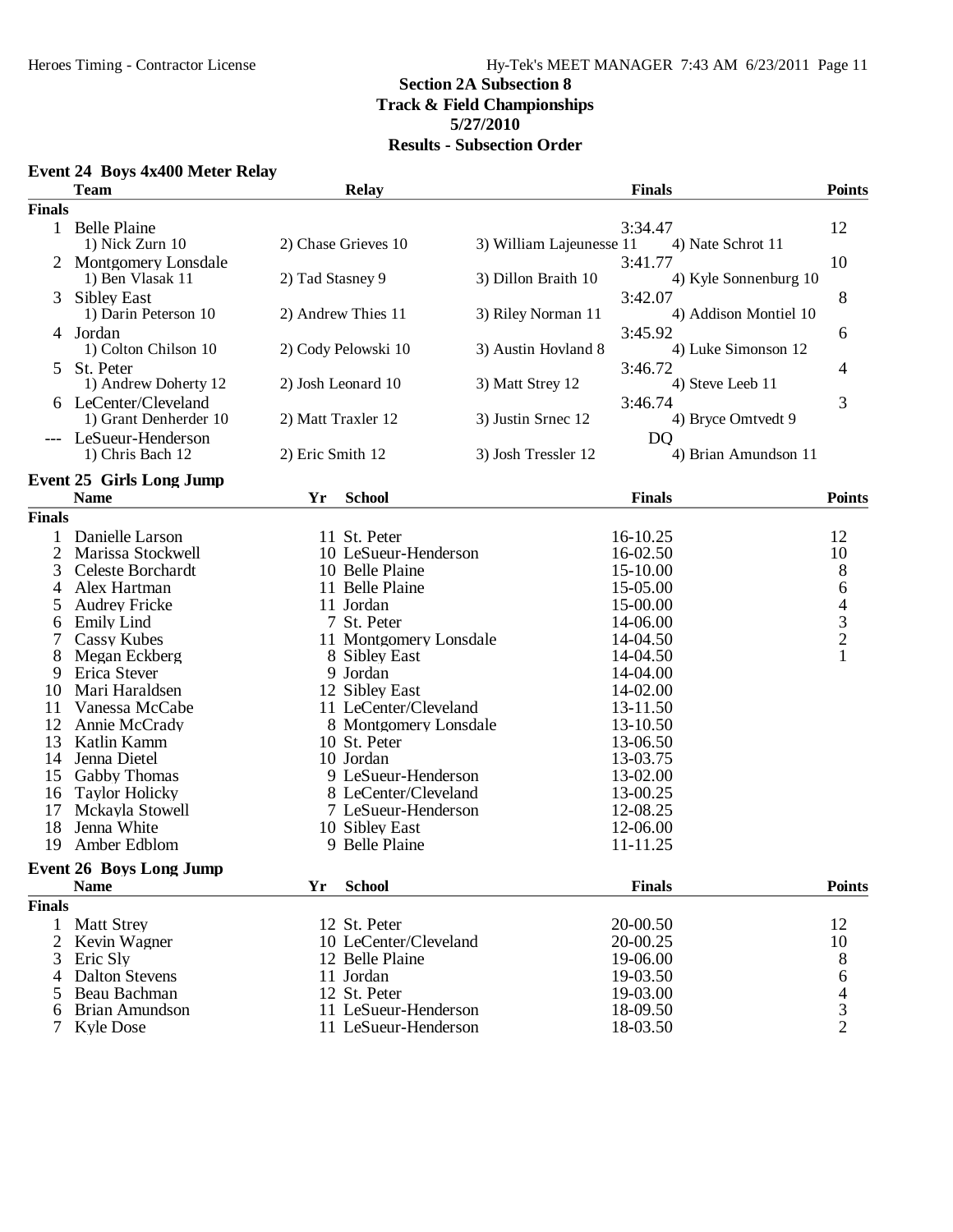| <b>School</b><br><b>Finals</b><br><b>Name</b><br>Yr<br>10 Belle Plaine<br>8<br><b>Everett Kruschke</b><br>18-03.00<br>1<br>9<br>Ian Karlsrud<br>12 St. Peter<br>17-05.50<br>Max Hauke<br>11 LeCenter/Cleveland<br>16-07.50<br>10<br>16-06.50<br><b>Scott Dvorak</b><br>11 Jordan<br>11<br>12 JP Bergs<br>10 Belle Plaine<br>16-04.00<br>10 Sibley East<br><b>ND</b><br><b>Tyler Pasvogel</b><br><b>ND</b><br>Julio Zuniga<br>9 Sibley East<br>$---$<br>Ryan Hubner<br><b>ND</b><br>9 Jordan<br>$---$<br><b>Event 27 Girls Triple Jump</b><br><b>School</b><br><b>Finals</b><br><b>Name</b><br>Yr<br><b>Points</b><br><b>Finals</b><br>$\mathbf{1}$<br>Melissa Tracy<br>34-06.00<br>12<br>12 Montgomery Lonsdale<br>$\overline{2}$<br>9 Belle Plaine<br><b>Haley Fogarty</b><br>33-07.50<br>10<br>3<br>10 LeSueur-Henderson<br>8<br>Marissa Stockwell<br>32-11.00<br>32-08.00<br>Cassy Kubes<br>11 Montgomery Lonsdale<br>6<br>4<br>$\frac{4}{3}$<br><b>Sidney Dirks</b><br>10 St. Peter<br>32-05.50<br>5<br>10 Belle Plaine<br>Clair Stier<br>32-04.00<br>6<br>9 Belle Plaine<br>7<br>Cassie Caola<br>31-10.00<br>$\mathbf{1}$<br>8<br><b>Taylor Holicky</b><br>8 LeCenter/Cleveland<br>30-04.00<br>29-11.50<br>9<br>Carissa Pfarr<br>12 LeSueur-Henderson<br>29-09.50<br>Kelsey Koestler<br>8 Jordan<br>10<br>Morgan Osborne<br>10 St. Peter<br>29-02.50<br>11<br>28-07.00<br>12<br>Jenna White<br>10 Sibley East<br>28-00.00<br>13<br>Tessa Grundhoffer<br>10 Montgomery Lonsdale<br>10 Jordan<br>27-09.50<br>Sarah Knutson<br>14<br>10 Minnesota New Country<br>15<br>Ally Kroehler<br>25-11.00<br>7 LeSueur-Henderson<br>23-05.00<br>Jane Fraser<br>16<br>Megan Steffan<br>9 LeCenter/Cleveland<br><b>ND</b><br>---<br>Kathy Brinkman<br>9 St. Peter<br><b>ND</b><br>$---$<br><b>Event 28 Boys Triple Jump</b><br><b>Name</b><br><b>Finals</b><br><b>Points</b><br>Yr<br><b>School</b><br><b>Finals</b><br><b>Travis Latzke</b><br>12 Belle Plaine<br>42-03.50<br>12<br>1<br>2<br><b>Matt Strey</b><br>12 St. Peter<br>41-00.00<br>10<br>3<br>8<br><b>Jesse Beulke</b><br>10 Montgomery Lonsdale<br>40-02.50<br>Sean O'Connell<br>9 St. Peter<br>4<br>40-02.00<br>6<br>4<br>5<br>10 LeCenter/Cleveland<br>39-11.00<br>Cole McCabe<br>Ian Karlsrud<br>12 St. Peter<br>39-09.50<br>3<br>6<br>$\overline{c}$<br>7<br>36-00.00<br>Zach Busch<br>8 Jordan<br>10 Belle Plaine<br>35-06.00<br>1<br>8<br>Everett Kruschke<br>10 Belle Plaine<br>35-05.50<br>Dillon Bogges<br>9<br>11 LeSueur-Henderson<br>Ben Hahn<br>34-05.00<br>10<br>Max Hauke<br>11 LeCenter/Cleveland<br>34-01.00<br>11<br>32-08.00<br>12 Zeke Lopez<br>11 Jordan<br>13<br>Nick Hunstad<br>9 Jordan<br>32-01.00<br>Tanner Sunderman<br>10 LeSueur-Henderson<br>32-00.00<br>14<br>15 Darin Peterson<br>10 Sibley East<br>30-09.50 | Finals  (Event 26 Boys Long Jump) |  |               |
|---------------------------------------------------------------------------------------------------------------------------------------------------------------------------------------------------------------------------------------------------------------------------------------------------------------------------------------------------------------------------------------------------------------------------------------------------------------------------------------------------------------------------------------------------------------------------------------------------------------------------------------------------------------------------------------------------------------------------------------------------------------------------------------------------------------------------------------------------------------------------------------------------------------------------------------------------------------------------------------------------------------------------------------------------------------------------------------------------------------------------------------------------------------------------------------------------------------------------------------------------------------------------------------------------------------------------------------------------------------------------------------------------------------------------------------------------------------------------------------------------------------------------------------------------------------------------------------------------------------------------------------------------------------------------------------------------------------------------------------------------------------------------------------------------------------------------------------------------------------------------------------------------------------------------------------------------------------------------------------------------------------------------------------------------------------------------------------------------------------------------------------------------------------------------------------------------------------------------------------------------------------------------------------------------------------------------------------------------------------------------------------------------------------------------------------------------------------------------------------------------------------------------------------------------------------------------------------------------------------------------------------------------------------------------------------------------------------------------------------------------------------------------------------------------|-----------------------------------|--|---------------|
|                                                                                                                                                                                                                                                                                                                                                                                                                                                                                                                                                                                                                                                                                                                                                                                                                                                                                                                                                                                                                                                                                                                                                                                                                                                                                                                                                                                                                                                                                                                                                                                                                                                                                                                                                                                                                                                                                                                                                                                                                                                                                                                                                                                                                                                                                                                                                                                                                                                                                                                                                                                                                                                                                                                                                                                                   |                                   |  | <b>Points</b> |
|                                                                                                                                                                                                                                                                                                                                                                                                                                                                                                                                                                                                                                                                                                                                                                                                                                                                                                                                                                                                                                                                                                                                                                                                                                                                                                                                                                                                                                                                                                                                                                                                                                                                                                                                                                                                                                                                                                                                                                                                                                                                                                                                                                                                                                                                                                                                                                                                                                                                                                                                                                                                                                                                                                                                                                                                   |                                   |  |               |
|                                                                                                                                                                                                                                                                                                                                                                                                                                                                                                                                                                                                                                                                                                                                                                                                                                                                                                                                                                                                                                                                                                                                                                                                                                                                                                                                                                                                                                                                                                                                                                                                                                                                                                                                                                                                                                                                                                                                                                                                                                                                                                                                                                                                                                                                                                                                                                                                                                                                                                                                                                                                                                                                                                                                                                                                   |                                   |  |               |
|                                                                                                                                                                                                                                                                                                                                                                                                                                                                                                                                                                                                                                                                                                                                                                                                                                                                                                                                                                                                                                                                                                                                                                                                                                                                                                                                                                                                                                                                                                                                                                                                                                                                                                                                                                                                                                                                                                                                                                                                                                                                                                                                                                                                                                                                                                                                                                                                                                                                                                                                                                                                                                                                                                                                                                                                   |                                   |  |               |
|                                                                                                                                                                                                                                                                                                                                                                                                                                                                                                                                                                                                                                                                                                                                                                                                                                                                                                                                                                                                                                                                                                                                                                                                                                                                                                                                                                                                                                                                                                                                                                                                                                                                                                                                                                                                                                                                                                                                                                                                                                                                                                                                                                                                                                                                                                                                                                                                                                                                                                                                                                                                                                                                                                                                                                                                   |                                   |  |               |
|                                                                                                                                                                                                                                                                                                                                                                                                                                                                                                                                                                                                                                                                                                                                                                                                                                                                                                                                                                                                                                                                                                                                                                                                                                                                                                                                                                                                                                                                                                                                                                                                                                                                                                                                                                                                                                                                                                                                                                                                                                                                                                                                                                                                                                                                                                                                                                                                                                                                                                                                                                                                                                                                                                                                                                                                   |                                   |  |               |
|                                                                                                                                                                                                                                                                                                                                                                                                                                                                                                                                                                                                                                                                                                                                                                                                                                                                                                                                                                                                                                                                                                                                                                                                                                                                                                                                                                                                                                                                                                                                                                                                                                                                                                                                                                                                                                                                                                                                                                                                                                                                                                                                                                                                                                                                                                                                                                                                                                                                                                                                                                                                                                                                                                                                                                                                   |                                   |  |               |
|                                                                                                                                                                                                                                                                                                                                                                                                                                                                                                                                                                                                                                                                                                                                                                                                                                                                                                                                                                                                                                                                                                                                                                                                                                                                                                                                                                                                                                                                                                                                                                                                                                                                                                                                                                                                                                                                                                                                                                                                                                                                                                                                                                                                                                                                                                                                                                                                                                                                                                                                                                                                                                                                                                                                                                                                   |                                   |  |               |
|                                                                                                                                                                                                                                                                                                                                                                                                                                                                                                                                                                                                                                                                                                                                                                                                                                                                                                                                                                                                                                                                                                                                                                                                                                                                                                                                                                                                                                                                                                                                                                                                                                                                                                                                                                                                                                                                                                                                                                                                                                                                                                                                                                                                                                                                                                                                                                                                                                                                                                                                                                                                                                                                                                                                                                                                   |                                   |  |               |
|                                                                                                                                                                                                                                                                                                                                                                                                                                                                                                                                                                                                                                                                                                                                                                                                                                                                                                                                                                                                                                                                                                                                                                                                                                                                                                                                                                                                                                                                                                                                                                                                                                                                                                                                                                                                                                                                                                                                                                                                                                                                                                                                                                                                                                                                                                                                                                                                                                                                                                                                                                                                                                                                                                                                                                                                   |                                   |  |               |
|                                                                                                                                                                                                                                                                                                                                                                                                                                                                                                                                                                                                                                                                                                                                                                                                                                                                                                                                                                                                                                                                                                                                                                                                                                                                                                                                                                                                                                                                                                                                                                                                                                                                                                                                                                                                                                                                                                                                                                                                                                                                                                                                                                                                                                                                                                                                                                                                                                                                                                                                                                                                                                                                                                                                                                                                   |                                   |  |               |
|                                                                                                                                                                                                                                                                                                                                                                                                                                                                                                                                                                                                                                                                                                                                                                                                                                                                                                                                                                                                                                                                                                                                                                                                                                                                                                                                                                                                                                                                                                                                                                                                                                                                                                                                                                                                                                                                                                                                                                                                                                                                                                                                                                                                                                                                                                                                                                                                                                                                                                                                                                                                                                                                                                                                                                                                   |                                   |  |               |
|                                                                                                                                                                                                                                                                                                                                                                                                                                                                                                                                                                                                                                                                                                                                                                                                                                                                                                                                                                                                                                                                                                                                                                                                                                                                                                                                                                                                                                                                                                                                                                                                                                                                                                                                                                                                                                                                                                                                                                                                                                                                                                                                                                                                                                                                                                                                                                                                                                                                                                                                                                                                                                                                                                                                                                                                   |                                   |  |               |
|                                                                                                                                                                                                                                                                                                                                                                                                                                                                                                                                                                                                                                                                                                                                                                                                                                                                                                                                                                                                                                                                                                                                                                                                                                                                                                                                                                                                                                                                                                                                                                                                                                                                                                                                                                                                                                                                                                                                                                                                                                                                                                                                                                                                                                                                                                                                                                                                                                                                                                                                                                                                                                                                                                                                                                                                   |                                   |  |               |
|                                                                                                                                                                                                                                                                                                                                                                                                                                                                                                                                                                                                                                                                                                                                                                                                                                                                                                                                                                                                                                                                                                                                                                                                                                                                                                                                                                                                                                                                                                                                                                                                                                                                                                                                                                                                                                                                                                                                                                                                                                                                                                                                                                                                                                                                                                                                                                                                                                                                                                                                                                                                                                                                                                                                                                                                   |                                   |  |               |
|                                                                                                                                                                                                                                                                                                                                                                                                                                                                                                                                                                                                                                                                                                                                                                                                                                                                                                                                                                                                                                                                                                                                                                                                                                                                                                                                                                                                                                                                                                                                                                                                                                                                                                                                                                                                                                                                                                                                                                                                                                                                                                                                                                                                                                                                                                                                                                                                                                                                                                                                                                                                                                                                                                                                                                                                   |                                   |  |               |
|                                                                                                                                                                                                                                                                                                                                                                                                                                                                                                                                                                                                                                                                                                                                                                                                                                                                                                                                                                                                                                                                                                                                                                                                                                                                                                                                                                                                                                                                                                                                                                                                                                                                                                                                                                                                                                                                                                                                                                                                                                                                                                                                                                                                                                                                                                                                                                                                                                                                                                                                                                                                                                                                                                                                                                                                   |                                   |  |               |
|                                                                                                                                                                                                                                                                                                                                                                                                                                                                                                                                                                                                                                                                                                                                                                                                                                                                                                                                                                                                                                                                                                                                                                                                                                                                                                                                                                                                                                                                                                                                                                                                                                                                                                                                                                                                                                                                                                                                                                                                                                                                                                                                                                                                                                                                                                                                                                                                                                                                                                                                                                                                                                                                                                                                                                                                   |                                   |  |               |
|                                                                                                                                                                                                                                                                                                                                                                                                                                                                                                                                                                                                                                                                                                                                                                                                                                                                                                                                                                                                                                                                                                                                                                                                                                                                                                                                                                                                                                                                                                                                                                                                                                                                                                                                                                                                                                                                                                                                                                                                                                                                                                                                                                                                                                                                                                                                                                                                                                                                                                                                                                                                                                                                                                                                                                                                   |                                   |  |               |
|                                                                                                                                                                                                                                                                                                                                                                                                                                                                                                                                                                                                                                                                                                                                                                                                                                                                                                                                                                                                                                                                                                                                                                                                                                                                                                                                                                                                                                                                                                                                                                                                                                                                                                                                                                                                                                                                                                                                                                                                                                                                                                                                                                                                                                                                                                                                                                                                                                                                                                                                                                                                                                                                                                                                                                                                   |                                   |  |               |
|                                                                                                                                                                                                                                                                                                                                                                                                                                                                                                                                                                                                                                                                                                                                                                                                                                                                                                                                                                                                                                                                                                                                                                                                                                                                                                                                                                                                                                                                                                                                                                                                                                                                                                                                                                                                                                                                                                                                                                                                                                                                                                                                                                                                                                                                                                                                                                                                                                                                                                                                                                                                                                                                                                                                                                                                   |                                   |  |               |
|                                                                                                                                                                                                                                                                                                                                                                                                                                                                                                                                                                                                                                                                                                                                                                                                                                                                                                                                                                                                                                                                                                                                                                                                                                                                                                                                                                                                                                                                                                                                                                                                                                                                                                                                                                                                                                                                                                                                                                                                                                                                                                                                                                                                                                                                                                                                                                                                                                                                                                                                                                                                                                                                                                                                                                                                   |                                   |  |               |
|                                                                                                                                                                                                                                                                                                                                                                                                                                                                                                                                                                                                                                                                                                                                                                                                                                                                                                                                                                                                                                                                                                                                                                                                                                                                                                                                                                                                                                                                                                                                                                                                                                                                                                                                                                                                                                                                                                                                                                                                                                                                                                                                                                                                                                                                                                                                                                                                                                                                                                                                                                                                                                                                                                                                                                                                   |                                   |  |               |
|                                                                                                                                                                                                                                                                                                                                                                                                                                                                                                                                                                                                                                                                                                                                                                                                                                                                                                                                                                                                                                                                                                                                                                                                                                                                                                                                                                                                                                                                                                                                                                                                                                                                                                                                                                                                                                                                                                                                                                                                                                                                                                                                                                                                                                                                                                                                                                                                                                                                                                                                                                                                                                                                                                                                                                                                   |                                   |  |               |
|                                                                                                                                                                                                                                                                                                                                                                                                                                                                                                                                                                                                                                                                                                                                                                                                                                                                                                                                                                                                                                                                                                                                                                                                                                                                                                                                                                                                                                                                                                                                                                                                                                                                                                                                                                                                                                                                                                                                                                                                                                                                                                                                                                                                                                                                                                                                                                                                                                                                                                                                                                                                                                                                                                                                                                                                   |                                   |  |               |
|                                                                                                                                                                                                                                                                                                                                                                                                                                                                                                                                                                                                                                                                                                                                                                                                                                                                                                                                                                                                                                                                                                                                                                                                                                                                                                                                                                                                                                                                                                                                                                                                                                                                                                                                                                                                                                                                                                                                                                                                                                                                                                                                                                                                                                                                                                                                                                                                                                                                                                                                                                                                                                                                                                                                                                                                   |                                   |  |               |
|                                                                                                                                                                                                                                                                                                                                                                                                                                                                                                                                                                                                                                                                                                                                                                                                                                                                                                                                                                                                                                                                                                                                                                                                                                                                                                                                                                                                                                                                                                                                                                                                                                                                                                                                                                                                                                                                                                                                                                                                                                                                                                                                                                                                                                                                                                                                                                                                                                                                                                                                                                                                                                                                                                                                                                                                   |                                   |  |               |
|                                                                                                                                                                                                                                                                                                                                                                                                                                                                                                                                                                                                                                                                                                                                                                                                                                                                                                                                                                                                                                                                                                                                                                                                                                                                                                                                                                                                                                                                                                                                                                                                                                                                                                                                                                                                                                                                                                                                                                                                                                                                                                                                                                                                                                                                                                                                                                                                                                                                                                                                                                                                                                                                                                                                                                                                   |                                   |  |               |
|                                                                                                                                                                                                                                                                                                                                                                                                                                                                                                                                                                                                                                                                                                                                                                                                                                                                                                                                                                                                                                                                                                                                                                                                                                                                                                                                                                                                                                                                                                                                                                                                                                                                                                                                                                                                                                                                                                                                                                                                                                                                                                                                                                                                                                                                                                                                                                                                                                                                                                                                                                                                                                                                                                                                                                                                   |                                   |  |               |
|                                                                                                                                                                                                                                                                                                                                                                                                                                                                                                                                                                                                                                                                                                                                                                                                                                                                                                                                                                                                                                                                                                                                                                                                                                                                                                                                                                                                                                                                                                                                                                                                                                                                                                                                                                                                                                                                                                                                                                                                                                                                                                                                                                                                                                                                                                                                                                                                                                                                                                                                                                                                                                                                                                                                                                                                   |                                   |  |               |
|                                                                                                                                                                                                                                                                                                                                                                                                                                                                                                                                                                                                                                                                                                                                                                                                                                                                                                                                                                                                                                                                                                                                                                                                                                                                                                                                                                                                                                                                                                                                                                                                                                                                                                                                                                                                                                                                                                                                                                                                                                                                                                                                                                                                                                                                                                                                                                                                                                                                                                                                                                                                                                                                                                                                                                                                   |                                   |  |               |
|                                                                                                                                                                                                                                                                                                                                                                                                                                                                                                                                                                                                                                                                                                                                                                                                                                                                                                                                                                                                                                                                                                                                                                                                                                                                                                                                                                                                                                                                                                                                                                                                                                                                                                                                                                                                                                                                                                                                                                                                                                                                                                                                                                                                                                                                                                                                                                                                                                                                                                                                                                                                                                                                                                                                                                                                   |                                   |  |               |
|                                                                                                                                                                                                                                                                                                                                                                                                                                                                                                                                                                                                                                                                                                                                                                                                                                                                                                                                                                                                                                                                                                                                                                                                                                                                                                                                                                                                                                                                                                                                                                                                                                                                                                                                                                                                                                                                                                                                                                                                                                                                                                                                                                                                                                                                                                                                                                                                                                                                                                                                                                                                                                                                                                                                                                                                   |                                   |  |               |
|                                                                                                                                                                                                                                                                                                                                                                                                                                                                                                                                                                                                                                                                                                                                                                                                                                                                                                                                                                                                                                                                                                                                                                                                                                                                                                                                                                                                                                                                                                                                                                                                                                                                                                                                                                                                                                                                                                                                                                                                                                                                                                                                                                                                                                                                                                                                                                                                                                                                                                                                                                                                                                                                                                                                                                                                   |                                   |  |               |
|                                                                                                                                                                                                                                                                                                                                                                                                                                                                                                                                                                                                                                                                                                                                                                                                                                                                                                                                                                                                                                                                                                                                                                                                                                                                                                                                                                                                                                                                                                                                                                                                                                                                                                                                                                                                                                                                                                                                                                                                                                                                                                                                                                                                                                                                                                                                                                                                                                                                                                                                                                                                                                                                                                                                                                                                   |                                   |  |               |
|                                                                                                                                                                                                                                                                                                                                                                                                                                                                                                                                                                                                                                                                                                                                                                                                                                                                                                                                                                                                                                                                                                                                                                                                                                                                                                                                                                                                                                                                                                                                                                                                                                                                                                                                                                                                                                                                                                                                                                                                                                                                                                                                                                                                                                                                                                                                                                                                                                                                                                                                                                                                                                                                                                                                                                                                   |                                   |  |               |
|                                                                                                                                                                                                                                                                                                                                                                                                                                                                                                                                                                                                                                                                                                                                                                                                                                                                                                                                                                                                                                                                                                                                                                                                                                                                                                                                                                                                                                                                                                                                                                                                                                                                                                                                                                                                                                                                                                                                                                                                                                                                                                                                                                                                                                                                                                                                                                                                                                                                                                                                                                                                                                                                                                                                                                                                   |                                   |  |               |
|                                                                                                                                                                                                                                                                                                                                                                                                                                                                                                                                                                                                                                                                                                                                                                                                                                                                                                                                                                                                                                                                                                                                                                                                                                                                                                                                                                                                                                                                                                                                                                                                                                                                                                                                                                                                                                                                                                                                                                                                                                                                                                                                                                                                                                                                                                                                                                                                                                                                                                                                                                                                                                                                                                                                                                                                   |                                   |  |               |
|                                                                                                                                                                                                                                                                                                                                                                                                                                                                                                                                                                                                                                                                                                                                                                                                                                                                                                                                                                                                                                                                                                                                                                                                                                                                                                                                                                                                                                                                                                                                                                                                                                                                                                                                                                                                                                                                                                                                                                                                                                                                                                                                                                                                                                                                                                                                                                                                                                                                                                                                                                                                                                                                                                                                                                                                   |                                   |  |               |
|                                                                                                                                                                                                                                                                                                                                                                                                                                                                                                                                                                                                                                                                                                                                                                                                                                                                                                                                                                                                                                                                                                                                                                                                                                                                                                                                                                                                                                                                                                                                                                                                                                                                                                                                                                                                                                                                                                                                                                                                                                                                                                                                                                                                                                                                                                                                                                                                                                                                                                                                                                                                                                                                                                                                                                                                   |                                   |  |               |
|                                                                                                                                                                                                                                                                                                                                                                                                                                                                                                                                                                                                                                                                                                                                                                                                                                                                                                                                                                                                                                                                                                                                                                                                                                                                                                                                                                                                                                                                                                                                                                                                                                                                                                                                                                                                                                                                                                                                                                                                                                                                                                                                                                                                                                                                                                                                                                                                                                                                                                                                                                                                                                                                                                                                                                                                   |                                   |  |               |
|                                                                                                                                                                                                                                                                                                                                                                                                                                                                                                                                                                                                                                                                                                                                                                                                                                                                                                                                                                                                                                                                                                                                                                                                                                                                                                                                                                                                                                                                                                                                                                                                                                                                                                                                                                                                                                                                                                                                                                                                                                                                                                                                                                                                                                                                                                                                                                                                                                                                                                                                                                                                                                                                                                                                                                                                   |                                   |  |               |
|                                                                                                                                                                                                                                                                                                                                                                                                                                                                                                                                                                                                                                                                                                                                                                                                                                                                                                                                                                                                                                                                                                                                                                                                                                                                                                                                                                                                                                                                                                                                                                                                                                                                                                                                                                                                                                                                                                                                                                                                                                                                                                                                                                                                                                                                                                                                                                                                                                                                                                                                                                                                                                                                                                                                                                                                   |                                   |  |               |
|                                                                                                                                                                                                                                                                                                                                                                                                                                                                                                                                                                                                                                                                                                                                                                                                                                                                                                                                                                                                                                                                                                                                                                                                                                                                                                                                                                                                                                                                                                                                                                                                                                                                                                                                                                                                                                                                                                                                                                                                                                                                                                                                                                                                                                                                                                                                                                                                                                                                                                                                                                                                                                                                                                                                                                                                   |                                   |  |               |
|                                                                                                                                                                                                                                                                                                                                                                                                                                                                                                                                                                                                                                                                                                                                                                                                                                                                                                                                                                                                                                                                                                                                                                                                                                                                                                                                                                                                                                                                                                                                                                                                                                                                                                                                                                                                                                                                                                                                                                                                                                                                                                                                                                                                                                                                                                                                                                                                                                                                                                                                                                                                                                                                                                                                                                                                   |                                   |  |               |
|                                                                                                                                                                                                                                                                                                                                                                                                                                                                                                                                                                                                                                                                                                                                                                                                                                                                                                                                                                                                                                                                                                                                                                                                                                                                                                                                                                                                                                                                                                                                                                                                                                                                                                                                                                                                                                                                                                                                                                                                                                                                                                                                                                                                                                                                                                                                                                                                                                                                                                                                                                                                                                                                                                                                                                                                   |                                   |  |               |
|                                                                                                                                                                                                                                                                                                                                                                                                                                                                                                                                                                                                                                                                                                                                                                                                                                                                                                                                                                                                                                                                                                                                                                                                                                                                                                                                                                                                                                                                                                                                                                                                                                                                                                                                                                                                                                                                                                                                                                                                                                                                                                                                                                                                                                                                                                                                                                                                                                                                                                                                                                                                                                                                                                                                                                                                   |                                   |  |               |
|                                                                                                                                                                                                                                                                                                                                                                                                                                                                                                                                                                                                                                                                                                                                                                                                                                                                                                                                                                                                                                                                                                                                                                                                                                                                                                                                                                                                                                                                                                                                                                                                                                                                                                                                                                                                                                                                                                                                                                                                                                                                                                                                                                                                                                                                                                                                                                                                                                                                                                                                                                                                                                                                                                                                                                                                   |                                   |  |               |
|                                                                                                                                                                                                                                                                                                                                                                                                                                                                                                                                                                                                                                                                                                                                                                                                                                                                                                                                                                                                                                                                                                                                                                                                                                                                                                                                                                                                                                                                                                                                                                                                                                                                                                                                                                                                                                                                                                                                                                                                                                                                                                                                                                                                                                                                                                                                                                                                                                                                                                                                                                                                                                                                                                                                                                                                   |                                   |  |               |
|                                                                                                                                                                                                                                                                                                                                                                                                                                                                                                                                                                                                                                                                                                                                                                                                                                                                                                                                                                                                                                                                                                                                                                                                                                                                                                                                                                                                                                                                                                                                                                                                                                                                                                                                                                                                                                                                                                                                                                                                                                                                                                                                                                                                                                                                                                                                                                                                                                                                                                                                                                                                                                                                                                                                                                                                   |                                   |  |               |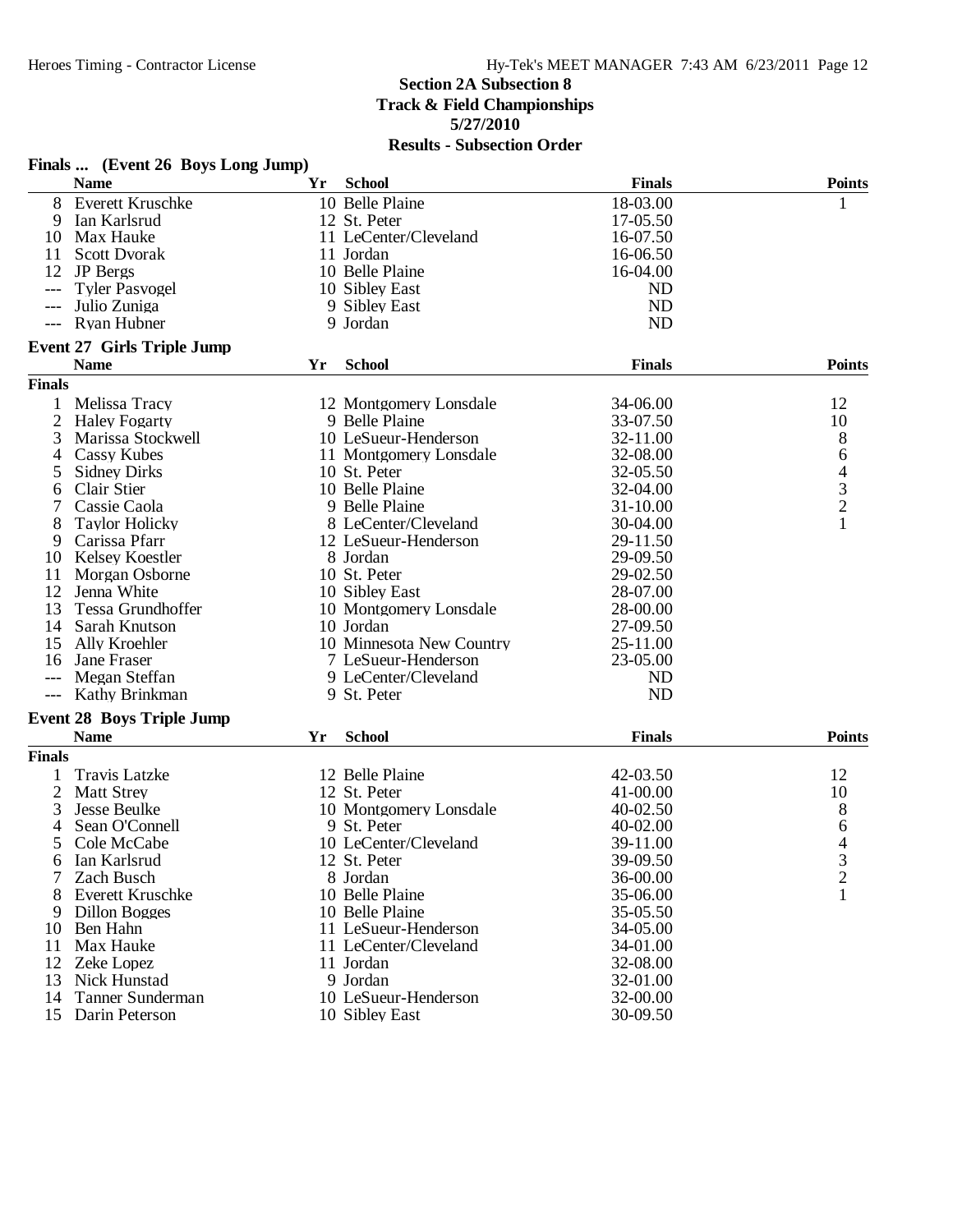|                     |                                                    |     | <b>IVESURE - DUDSCURBIT OF ACT</b> |               |                                            |
|---------------------|----------------------------------------------------|-----|------------------------------------|---------------|--------------------------------------------|
|                     | Finals  (Event 28 Boys Triple Jump)<br><b>Name</b> | Yr  | <b>School</b>                      | <b>Finals</b> | <b>Points</b>                              |
|                     | 16 Marty McGuire                                   |     | 8 Montgomery Lonsdale              | 29-02.00      |                                            |
| $---$               | <b>Riley Norman</b>                                |     | 11 Sibley East                     | <b>ND</b>     |                                            |
| $---$               | <b>Nick Thies</b>                                  |     | 11 Sibley East                     | <b>ND</b>     |                                            |
| $---$               | Ben Vlasak                                         |     | 11 Montgomery Lonsdale             | <b>ND</b>     |                                            |
| $---$               | Kirk Amundson                                      |     | 12 LeSueur-Henderson               | <b>DQ</b>     |                                            |
|                     |                                                    |     |                                    |               |                                            |
|                     | <b>Event 29 Girls High Jump</b><br><b>Name</b>     | Yr  | <b>School</b>                      | <b>Finals</b> | <b>Points</b>                              |
| <b>Finals</b>       |                                                    |     |                                    |               |                                            |
|                     |                                                    |     |                                    |               |                                            |
| 1                   | Danielle Larson                                    |     | 11 St. Peter                       | 5-04.00       | 12                                         |
| $\overline{2}$      | <b>Sidney Dirks</b>                                |     | 10 St. Peter                       | $5-02.00$     | 10                                         |
| 3                   | Clair Stier                                        |     | 10 Belle Plaine                    | 5-00.00       | 8                                          |
| 4                   | Makayla Skluzacek                                  |     | 11 LeSueur-Henderson               | 5-00.00       | 6                                          |
| 5                   | Brianna Leary                                      |     | 10 Montgomery Lonsdale             | $4 - 10.00$   | $\begin{array}{c} 4 \\ 3 \\ 2 \end{array}$ |
| 6                   | <b>Madeline Pearson</b>                            |     | 8 Jordan                           | 4-08.00       |                                            |
|                     | Katlin Kamm                                        |     | 10 St. Peter                       | 4-08.00       |                                            |
| 8                   | <b>Edith Martinez</b>                              |     | 8 Montgomery Lonsdale              | 4-08.00       | $\mathbf{1}$                               |
| 9                   | Hallie Anderson                                    |     | 9 Jordan                           | 4-08.00       |                                            |
| 9                   | Kaitlin Koestler                                   |     | 11 Jordan                          | 4-08.00       |                                            |
| 9                   | Amber Zeiher                                       |     | 10 LeSueur-Henderson               | 4-08.00       |                                            |
| 12                  | Megan Zeiher                                       |     | 11 LeSueur-Henderson               | $4 - 06.00$   |                                            |
| 12                  | Kaisa Hallgren                                     |     | 9 Belle Plaine                     | 4-06.00       |                                            |
| $\qquad \qquad - -$ | Kalli Koepp                                        |     | 9 Belle Plaine                     | <b>NH</b>     |                                            |
|                     | <b>Event 30 Boys High Jump</b>                     |     |                                    |               |                                            |
|                     | <b>Name</b>                                        | Yr  | <b>School</b>                      | <b>Finals</b> | <b>Points</b>                              |
| <b>Finals</b>       |                                                    |     |                                    |               |                                            |
| 1                   | <b>Matt Strey</b>                                  |     | 12 St. Peter                       | $5 - 10.00$   | 12                                         |
| 2                   | Nate Schrot                                        |     | 11 Belle Plaine                    | 5-09.00       | 10                                         |
| 3                   | Kevin Wagner                                       |     | 10 LeCenter/Cleveland              | 5-06.00       | $\begin{array}{c} 8 \\ 5 \end{array}$      |
| 4                   | Chris Bach                                         |     | 12 LeSueur-Henderson               | 5-04.00       |                                            |
| 4                   | Cole McCabe                                        |     | 10 LeCenter/Cleveland              | 5-04.00       | 5                                          |
| 6                   | <b>Addison Montiel</b>                             |     | 10 Sibley East                     | 5-04.00       | 2.50                                       |
| 6                   | Josh Leonard                                       |     | 10 St. Peter                       | 5-04.00       | 2.50                                       |
| 8                   | Alec Koepp                                         |     | 9 Belle Plaine                     | 5-04.00       | .50                                        |
| 8                   | Casey Hull                                         |     | 8 Jordan                           | 5-04.00       | .50                                        |
|                     | Nick Zurn                                          |     | 10 Belle Plaine                    | <b>NH</b>     |                                            |
|                     | Aaron Crawford                                     |     | 12 Sibley East                     | <b>NH</b>     |                                            |
|                     | <b>Ryan Odens</b>                                  |     | 12 St. Peter                       | <b>NH</b>     |                                            |
|                     | Colin Barnett                                      |     | 12 Montgomery Lonsdale             | <b>NH</b>     |                                            |
|                     | Jamen Neises                                       |     | 9 Jordan                           | <b>NH</b>     |                                            |
|                     | Max Hauke                                          |     | 11 LeCenter/Cleveland              | <b>NH</b>     |                                            |
|                     | Kirk Amundson                                      |     | 12 LeSueur-Henderson               | <b>DQ</b>     |                                            |
|                     | <b>Event 31 Girls Pole Vault</b>                   |     |                                    |               |                                            |
|                     | <b>Name</b>                                        | Yr. | <b>School</b>                      | <b>Finals</b> | <b>Points</b>                              |
| <b>Finals</b>       |                                                    |     |                                    |               |                                            |
| 1                   | <b>Allistair McCrady</b>                           |     | 11 Montgomery Lonsdale             | 9-09.00       | 12                                         |
| 2                   | Marie Annexstad                                    |     | 10 St. Peter                       | 9-03.00       | 10                                         |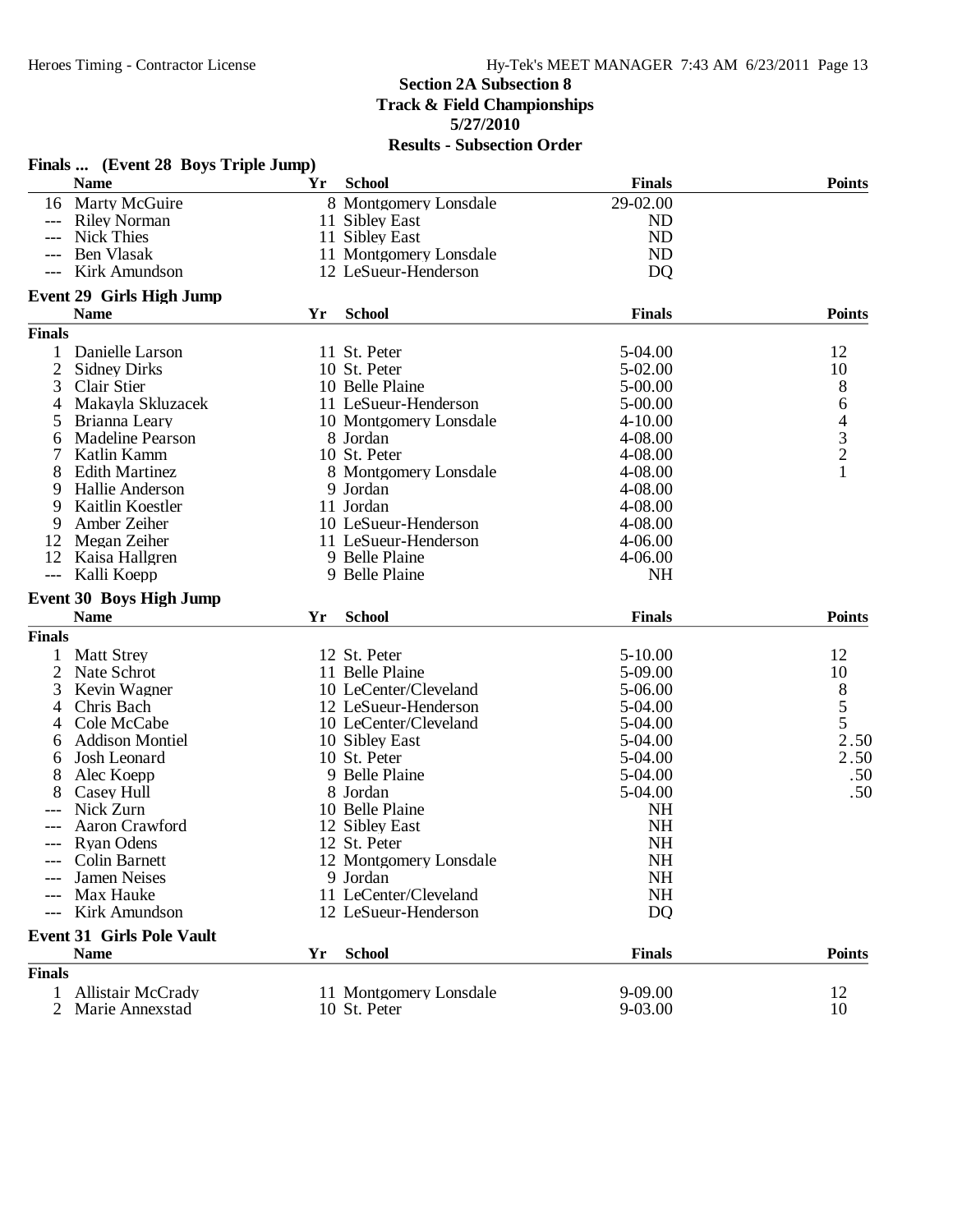|                | Finals  (Event 31 Girls Pole Vault) |    |                        |               |                                            |
|----------------|-------------------------------------|----|------------------------|---------------|--------------------------------------------|
|                | <b>Name</b>                         | Yr | <b>School</b>          | <b>Finals</b> | <b>Points</b>                              |
| 3              | <b>Cassy Kubes</b>                  |    | 11 Montgomery Lonsdale | $9 - 00.00$   | 8                                          |
| 4              | Katie Read                          |    | 12 Belle Plaine        | $9 - 00.00$   | 6                                          |
| 5              | Maureen Savage                      |    | 12 LeSueur-Henderson   | 8-06.00       | 4                                          |
| 6              | <b>Brooke Phillips</b>              |    | 10 LeCenter/Cleveland  | 8-00.00       | 3                                          |
|                | Alli Gray                           |    | 9 LeCenter/Cleveland   | 7-06.00       | 1.50                                       |
| 7              | <b>Molly Lawson</b>                 |    | 12 Belle Plaine        | 7-06.00       | 1.50                                       |
| 9              | Logan Rezlaff                       |    | 7 St. Peter            | 7-06.00       |                                            |
| 9              | Molly Sullivan                      |    | 11 LeSueur-Henderson   | 7-06.00       |                                            |
| 11             | <b>BreAnn McDermand</b>             |    | 8 Belle Plaine         | 7-00.00       |                                            |
| 11             | Brittani Lamb                       |    | 12 St. Peter           | 7-00.00       |                                            |
| ---            | Britta Baker                        |    | 9 Jordan               | <b>NH</b>     |                                            |
|                | Nicole Kaiser                       |    | 12 LeSueur-Henderson   | <b>NH</b>     |                                            |
|                | Makena Weiscamp                     |    | 8 Jordan               | <b>NH</b>     |                                            |
|                | Elena Almici                        |    | 12 Sibley East         | <b>NH</b>     |                                            |
|                | Rachel Piotroski                    |    | 8 Jordan               | <b>NH</b>     |                                            |
|                | <b>Event 32 Boys Pole Vault</b>     |    |                        |               |                                            |
|                | <b>Name</b>                         | Yr | <b>School</b>          | <b>Finals</b> | <b>Points</b>                              |
| <b>Finals</b>  |                                     |    |                        |               |                                            |
| 1              | Beau Bachman                        |    | 12 St. Peter           | 12-00.00      | 12                                         |
| 2              | Zach Friederich                     |    | 11 Montgomery Lonsdale | 11-06.00      | 10                                         |
| 3              | Chris Hazzard                       |    | 10 Belle Plaine        | 11-03.00      | 8                                          |
| 4              | Eric Smith                          |    | 12 LeSueur-Henderson   | 11-00.00      | 6                                          |
| 5              | Jake DeWeese                        |    | 10 Jordan              | 10-06.00      |                                            |
| 6              | Nick Malecha                        |    | 10 Belle Plaine        | 10-00.00      | $\begin{array}{c} 4 \\ 3 \\ 2 \end{array}$ |
|                | <b>Brady Meister</b>                |    | 12 Montgomery Lonsdale | 10-00.00      |                                            |
| 8              | David Nali                          |    | 9 Jordan               | $9 - 06.00$   | $\mathbf{1}$                               |
| 9              | David Barilla                       |    | 9 Jordan               | 8-00.00       |                                            |
| 9              | Cody Juell                          |    | 11 St. Peter           | 8-00.00       |                                            |
| 9              | <b>Andrew Gerdts</b>                |    | 11 LeSueur-Henderson   | 8-00.00       |                                            |
|                | <b>Event 33 Girls Shot Put</b>      |    |                        |               |                                            |
|                | <b>Name</b>                         | Yr | <b>School</b>          | <b>Finals</b> | <b>Points</b>                              |
| <b>Finals</b>  |                                     |    |                        |               |                                            |
| 1              | Erin Farber                         |    | 12 Sibley East         | 34-11.00      | 12                                         |
| $\overline{2}$ | Katie Schmidt                       |    | 10 LeSueur-Henderson   | 33-02.00      | 10                                         |
| 3              | Cindy Kroells                       |    | 10 Belle Plaine        | 30-10.00      | 8                                          |
|                | <b>Elizabeth Weiers</b>             |    | 11 LeSueur-Henderson   | 30-03.00      | 6                                          |
| 5              | Jenny Bach                          |    | 12 LeSueur-Henderson   | 30-03.00      | 4                                          |
|                | Rachel McDermand                    |    | 12 Belle Plaine        | 29-09.00      |                                            |
| 6<br>7         | Natalie Storlie                     |    | 10 Jordan              |               | 3<br>$\overline{c}$                        |
|                |                                     |    |                        | 29-00.00      |                                            |
| 8              | Andrea Sowieja                      |    | 10 LeCenter/Cleveland  | 27-10.00      | 1                                          |
| 9              | Elizabeth Haefner                   |    | 11 Belle Plaine        | 27-10.00      |                                            |
| 10             | Hanna Watson                        |    | 10 St. Peter           | 27-09.00      |                                            |
| 10             | <b>Emily Clark</b>                  |    | 12 Jordan              | 27-09.00      |                                            |
| 12             | Andrea Grof                         |    | 9 LeCenter/Cleveland   | 27-04.00      |                                            |
| 13             | <b>Elisabeth Springer</b>           |    | 11 St. Peter           | 27-00.00      |                                            |
| 14             | Sonja Sprandel                      |    | 10 Sibley East         | 26-04.00      |                                            |
| 15             | <b>Megan Cummings</b>               |    | 10 St. Peter           | 22-09.00      |                                            |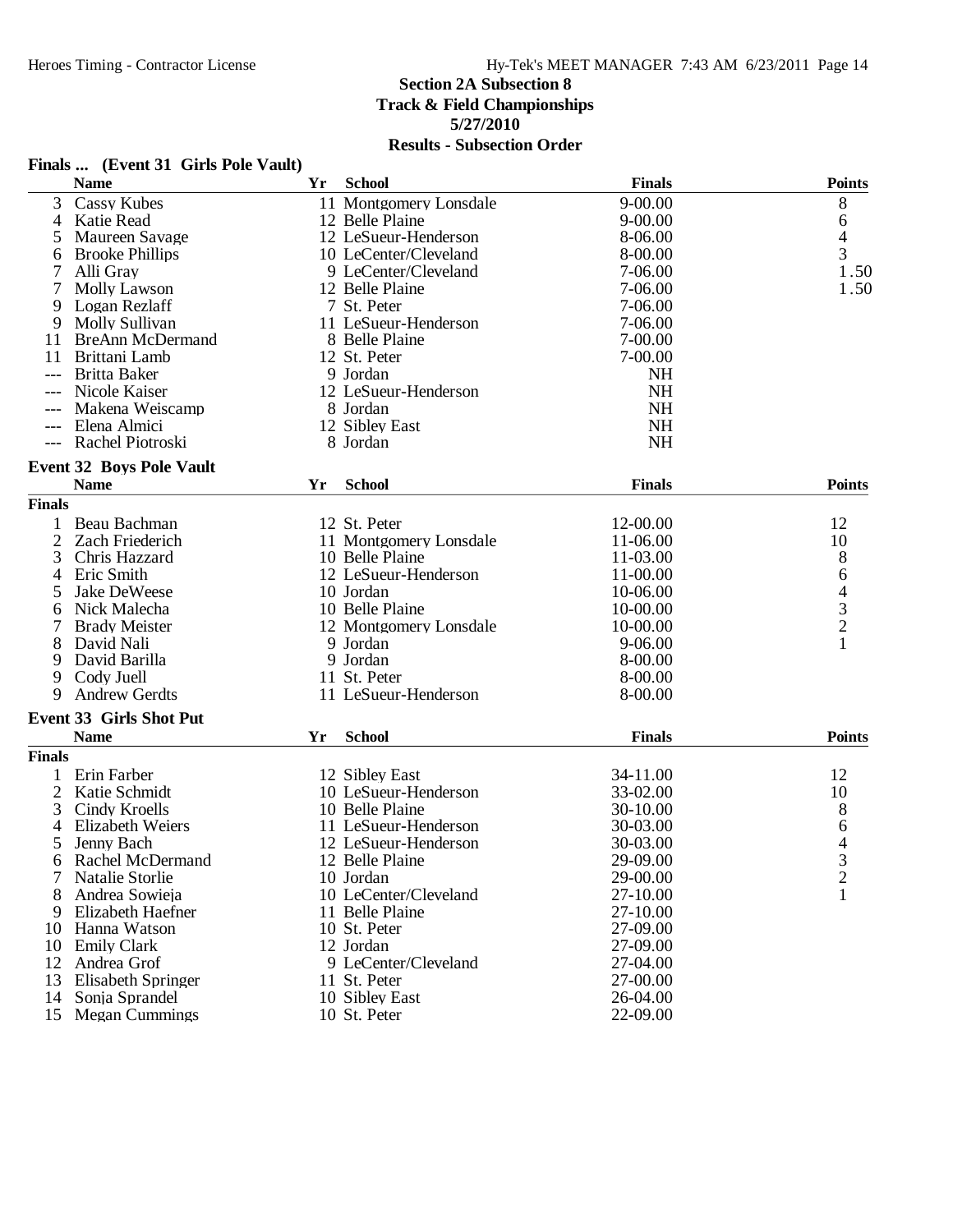|                | Finals  (Event 33 Girls Shot Put)  |    |                          |               |                          |
|----------------|------------------------------------|----|--------------------------|---------------|--------------------------|
|                | <b>Name</b>                        | Yr | <b>School</b>            | <b>Finals</b> | <b>Points</b>            |
|                | 16 Maria Pieper                    |    | 12 Montgomery Lonsdale   | 22-03.00      |                          |
|                | 17 Hannah Holicky                  |    | 12 LeCenter/Cleveland    | 21-02.00      |                          |
| ---            | Nicole Szyzska                     |    | 9 Jordan                 | <b>ND</b>     |                          |
|                | <b>Event 34 Boys Shot Put</b>      |    |                          |               |                          |
|                | <b>Name</b>                        | Yr | <b>School</b>            | <b>Finals</b> | <b>Points</b>            |
| <b>Finals</b>  |                                    |    |                          |               |                          |
|                | <b>Ryan Obele</b>                  |    | 12 LeSueur-Henderson     | 50-08.00      | 12                       |
| $\overline{c}$ | <b>Jake Ruehling</b>               |    | 12 Sibley East           | 44-05.00      | 10                       |
| 3              | <b>Britton Schott</b>              |    | 12 St. Peter             | 44-03.00      | 8                        |
| 4              | Nathan Kramm                       |    | 12 Jordan                | 44-02.00      | 6                        |
| 5              | Jack Fraser                        |    | 11 LeSueur-Henderson     | 43-10.00      | 4                        |
| 6              | <b>Teddy DuFrane</b>               |    | 11 Sibley East           | 42-08.00      | $\frac{3}{2}$            |
| 7              | Jacob Iveland                      |    | 10 St. Peter             | 42-05.00      |                          |
| 8              | <b>Austin Holland</b>              |    | 10 LeSueur-Henderson     | 42-03.00      | $\mathbf{1}$             |
| 9              | Orlando Castillo                   |    | 11 Sibley East           | 41-07.00      |                          |
| 10             | <b>Blake Hull</b>                  |    | 11 Jordan                | 41-02.50      |                          |
| 11             | Ted Grof                           |    | 12 LeCenter/Cleveland    | 40-02.00      |                          |
| 12             | Colin Barnett                      |    | 12 Montgomery Lonsdale   | 39-08.00      |                          |
| 13             | Jon Lucas                          |    | 11 Jordan                | 39-06.00      |                          |
| 14             | Matt Traxler                       |    | 12 LeCenter/Cleveland    | 36-07.00      |                          |
| 15             | <b>Justin Rostad</b>               |    | 10 St. Peter             | 36-03.00      |                          |
| 16             | Ryan Zimmerman                     |    | 10 LeCenter/Cleveland    | 35-07.00      |                          |
| 17             | Chad Vlasak                        |    | 10 Montgomery Lonsdale   | 33-03.00      |                          |
| 18             | Zach McGuire                       |    | 11 Belle Plaine          | 33-00.00      |                          |
| 19             | <b>Billy Boecker</b>               |    | 10 Belle Plaine          | 32-03.00      |                          |
|                | 20 Gant Cowart                     |    | 10 Montgomery Lonsdale   | 27-11.00      |                          |
|                | <b>Event 35 Girls Discus Throw</b> |    |                          |               |                          |
|                | <b>Name</b>                        | Yr | <b>School</b>            | <b>Finals</b> | <b>Points</b>            |
| <b>Finals</b>  |                                    |    |                          |               |                          |
| 1              | Katie Schmidt                      |    | 10 LeSueur-Henderson     | 107-06        | 12                       |
| 2              | Elizabeth Weiers                   |    | 11 LeSueur-Henderson     | 101-01        | 10                       |
| 3              | Erin Farber                        |    | 12 Sibley East           | 96-06         | 8                        |
| 4              | <b>Emily Clark</b>                 |    | 12 Jordan                | 90-11.50      | 6                        |
| 5              | Nicole Szyzska                     |    | 9 Jordan                 | 90-01.50      | $\overline{\mathcal{L}}$ |
| 6              | Cindy Kroells                      |    | 10 Belle Plaine          | 88-08.75      |                          |
| 7              | Jenny Bach                         |    | 12 LeSueur-Henderson     | 86-08.75      | $\frac{3}{2}$            |
| 8              | Rachel McDermand                   |    | 12 Belle Plaine          | 80-08.50      | 1                        |
| 9              | Myranda Koenig                     |    | 12 Belle Plaine          | 77-06.75      |                          |
| 10             | Lizbette Breegemann                |    | 9 Jordan                 | 77-00         |                          |
| 11             | Andrea Grof                        |    | 9 LeCenter/Cleveland     | 74-05.50      |                          |
| 12             | Hanna Watson                       |    | 10 St. Peter             | 69-04         |                          |
| 13             | Amy Lager                          |    | 8 St. Peter              | 67-09.50      |                          |
| 14             | Elisabeth Springer                 |    | 11 St. Peter             | 65-02         |                          |
| 15             | Andrea Sowieja                     |    | 10 LeCenter/Cleveland    | 60-07         |                          |
| 16             | Hannah Holicky                     |    | 12 LeCenter/Cleveland    | 59-11.50      |                          |
| 17             | Maria Pieper                       |    | 12 Montgomery Lonsdale   | 59-11         |                          |
| 18             | Ally Kroehler                      |    | 10 Minnesota New Country | 58-10.50      |                          |